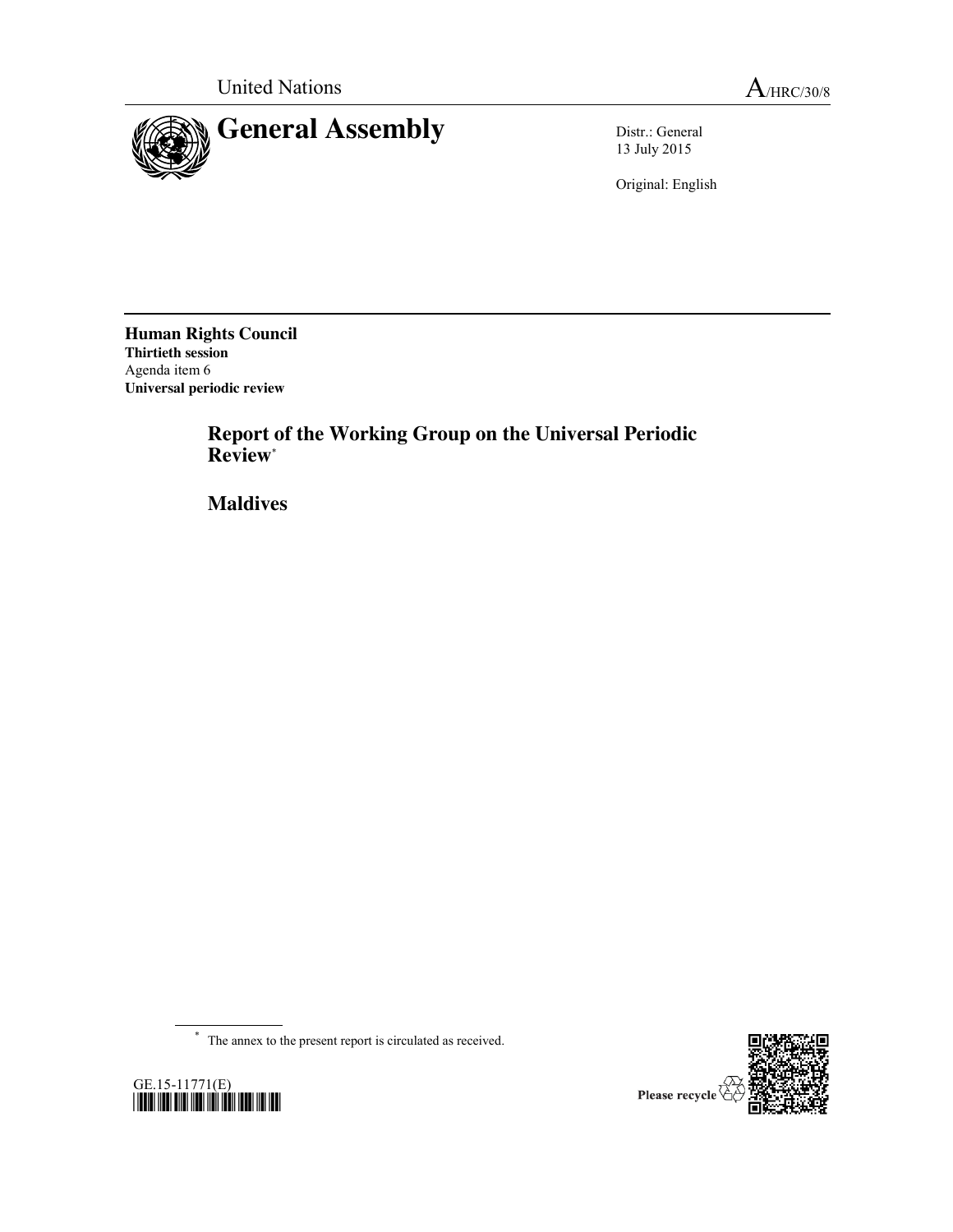# Contents

|       |    | $A_{\cdot}$ |  |
|-------|----|-------------|--|
|       |    | B.          |  |
|       | H. |             |  |
| Annex |    |             |  |
|       |    |             |  |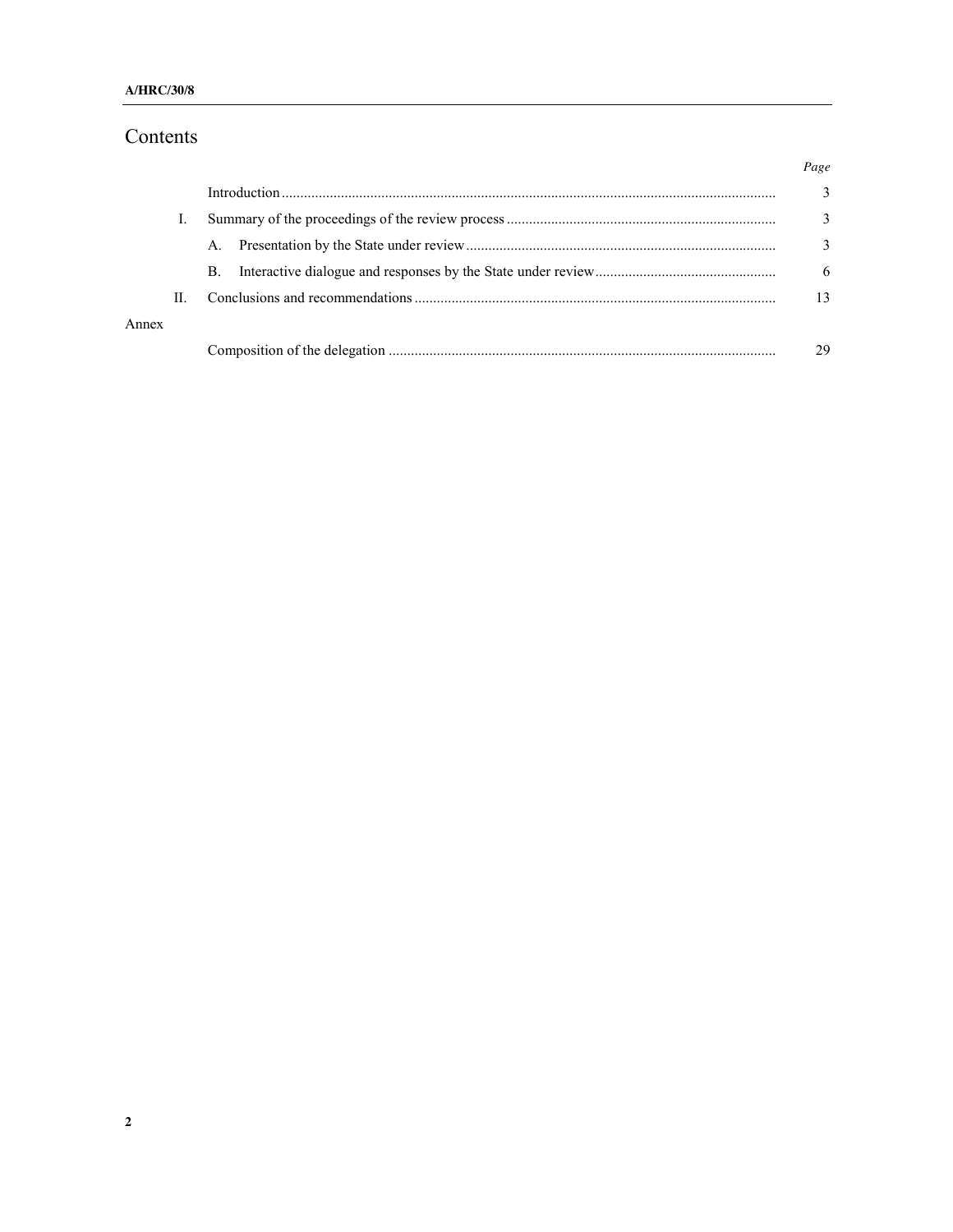## **Introduction**

1. The Working Group on the Universal Periodic Review, established in accordance with Human Rights Council resolution 5/1, held its twenty-second session from 4 to 15 May 2015. The review of Maldives was held at the 6th meeting, on 6 May 2015. The delegation of Maldives was headed by the Minister of Foreign Affairs, Dunya Maumoon. At its 10th meeting, held on 8 May 2015, the Working Group adopted the report on Maldives.

2. On 13 January 2015, the Human Rights Council selected the following group of rapporteurs (troika) to facilitate the review of Maldives: Argentina, France and India.

In accordance with paragraph 15 of the annex to Human Rights Council resolution 5/1 and paragraph 5 of the annex to Council resolution 16/21, the following documents were issued for the review of Maldives:

(a) A national report (A/HRC/WG.6/22/MDV/1);

(b) A compilation prepared by the Office of the United Nations High Commissioner for Human Rights (OHCHR) (A/HRC/WG.6/22/MDV/2);

(c) A summary prepared by OHCHR (A/HRC/WG.6/22/MDV/3).

4. A list of questions prepared in advance by Belgium, Canada, Germany, Mexico, the Netherlands, Norway, Slovenia, Sweden, Switzerland, the United Kingdom of Great Britain and Northern Ireland and the United States of America was transmitted to Maldives through the troika. These questions are available on the extranet of the Working Group.

### **II. Summary of the proceedings of the review process**

#### **A. Presentation by the State under review**

5. The head of the delegation noted that a sense of pride and responsibility defined the Maldivian people, who were guided by that sentiment to craft their own story of progress, a story of resilience that the Maldivians proudly referred to as "the Maldivian story". A significant part of the Maldivian story consisted of the country's constructive partnerships with international agencies and Governments that were serious in supporting positive change in the country.

6. Maldives believed in the universality and equality of States under the universal periodic review. In preparing for its review, Maldives followed a policy of inclusivity through the standing committee on the review, which was led by the Ministry of Foreign Affairs, with the support of the Attorney General's Office.

7. Democratization began in 1932, with the first written Constitution and the introduction of universal adult suffrage. The Constitution was significantly revised with the reform agenda of 2004. A new Constitution was adopted in 2008, bringing about a significant paradigm shift in society.

8. Fundamental rights, including freedom of expression, freedom of the media, freedom from torture and other cruel, inhuman or degrading treatment or punishment and freedom from forced labour, were guaranteed in the Constitution of 2008. They could not be infringed, not even in a state of emergency.

9. Maldives had one of the most liberal interpretations of freedom of expression: it placed no restrictions on freedom of the media, including online newspapers, ensuring the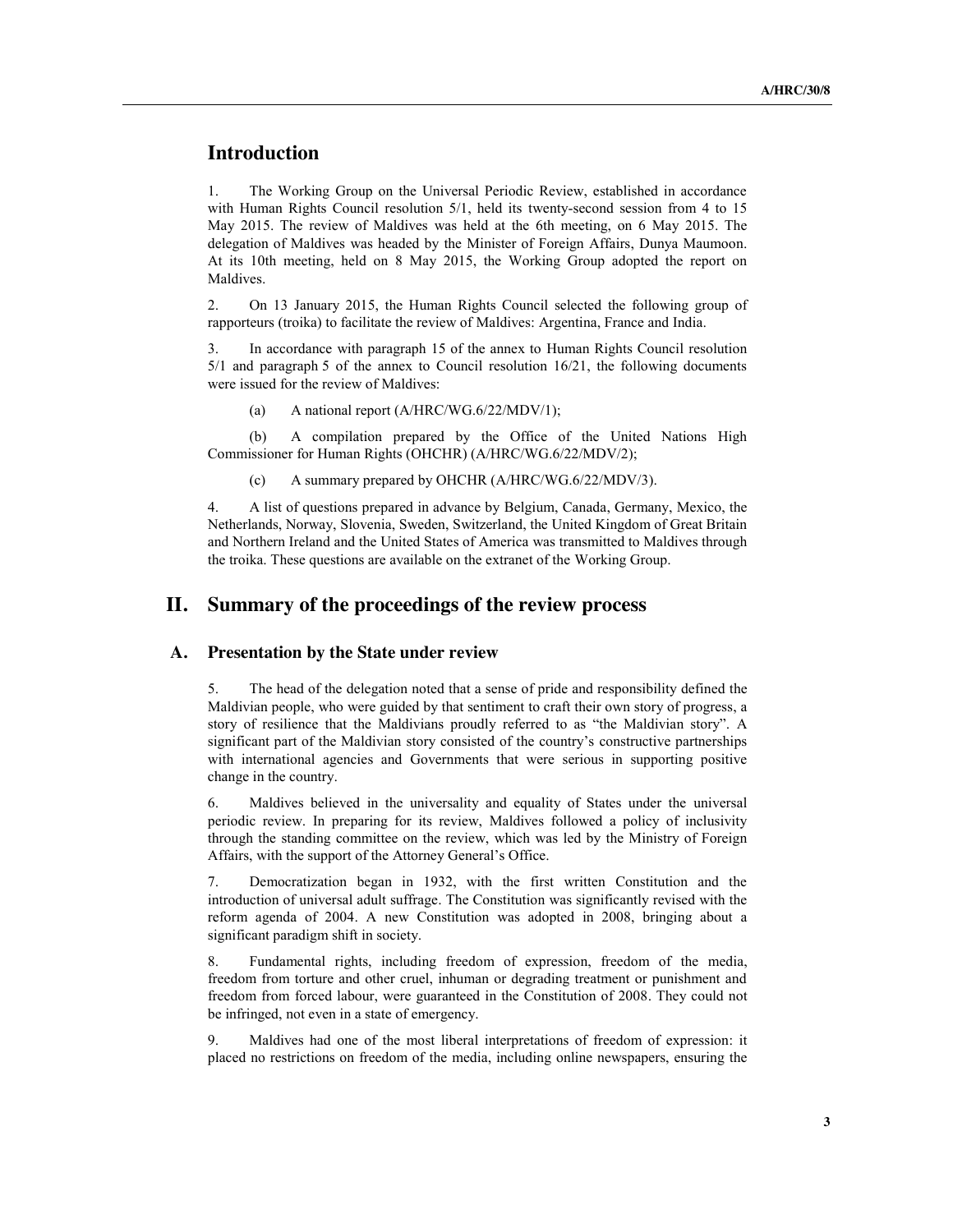safety of journalists. The Media Council and the Broadcasting Commission were tasked with protecting freedom of expression. The challenge to the Government was to balance that broad freedom with the guarantee of individual liberty.

10. In parallel to domestic reform, Maldives pursued an activist policy of promoting its international human rights obligations. Since 2005, it has joined seven of the nine core human rights conventions and five optional protocols, ratified the Rome Statute, eight fundamental International Labour Organization conventions, issued a standing invitation to all United Nations special procedures mandate holders and hosted six visits of rapporteurs.

Maldives had been a Muslim country for 800 years. Its social framework and historic and traditional values, which had evolved over the decades, were intimately linked to Islamic practices. Islamic values were part of the national identity and heritage, and formed the basis of the Constitution and all Maldivian laws. Calls to introduce values and practices that were contrary to the values of Islam, such as non-traditional forms of families and those related to lesbian, gay, bisexual and transgender people, would not be entertained by the people of Maldives. The basic belief in Islam as an integral part of the Maldivian identity would not change, although the country continued to allow non-Maldivians to practice their own faith in private.

12. The human rights policy of the President, Abdulla Yameen, was guided by the belief that, although providing a basic framework, human rights were not just about international instruments or pieces of law. Human rights was a matter of belief that needed to be carefully cultivated and nurtured, and needed space and time to grow organically and become valued and cherished traditions in the societies concerned.

13. The new school curriculum, which offered civic education in order to cultivate values and belief in human rights, was an integral part of the successful story of the education sector. Maldives offered free education up to the higher secondary level, free textbooks and stationery, and free local and international exams.

14. Maldives had introduced universal health insurance for people of all socioeconomic backgrounds. Its maternal and infant mortality rates were on par with those of developed countries and well above the global average. Diseases that could be prevented through vaccinations, such as neonatal tetanus, whooping cough, polio and diphtheria, were nonexistent; malaria had been successfully controlled for decades; the prevalence of HIV/AIDS continued to be low; and there was sustained investment in improving the quality of access to and delivery of health services.

15. Successive governments had adopted social housing schemes as the best way to provide affordable housing to all. Over the past few years, the Government had built over 2,600 housing units, meeting the housing needs of over 17,000 people.

16. The Government had prioritized skills development and job creation for the youth. Over the past 17 months, more than 7,000 jobs had been created and several skills development programmes have been launched.

17. The Government believed in addressing the growing problems of drug abuse and gang violence by empowering the youth. The enactment of the Drugs Act and the Anti-Gang Violence Act provided the legal framework for dealing with those issues. A separate court had been established under the Drugs Act, to hear drug related cases, and there was a conscious shift in policy towards rehabilitation and the reintegration of addicts into society through drug rehabilitation centres across the country. The Government had criminalized gang violence and organized crime and moved rapidly to correct the infringement of human rights through gang activities.

18. Maldives had always maintained a policy of moderation and openness, rejected all forms of extremism and introversion, as well as radical interpretations of Islam, and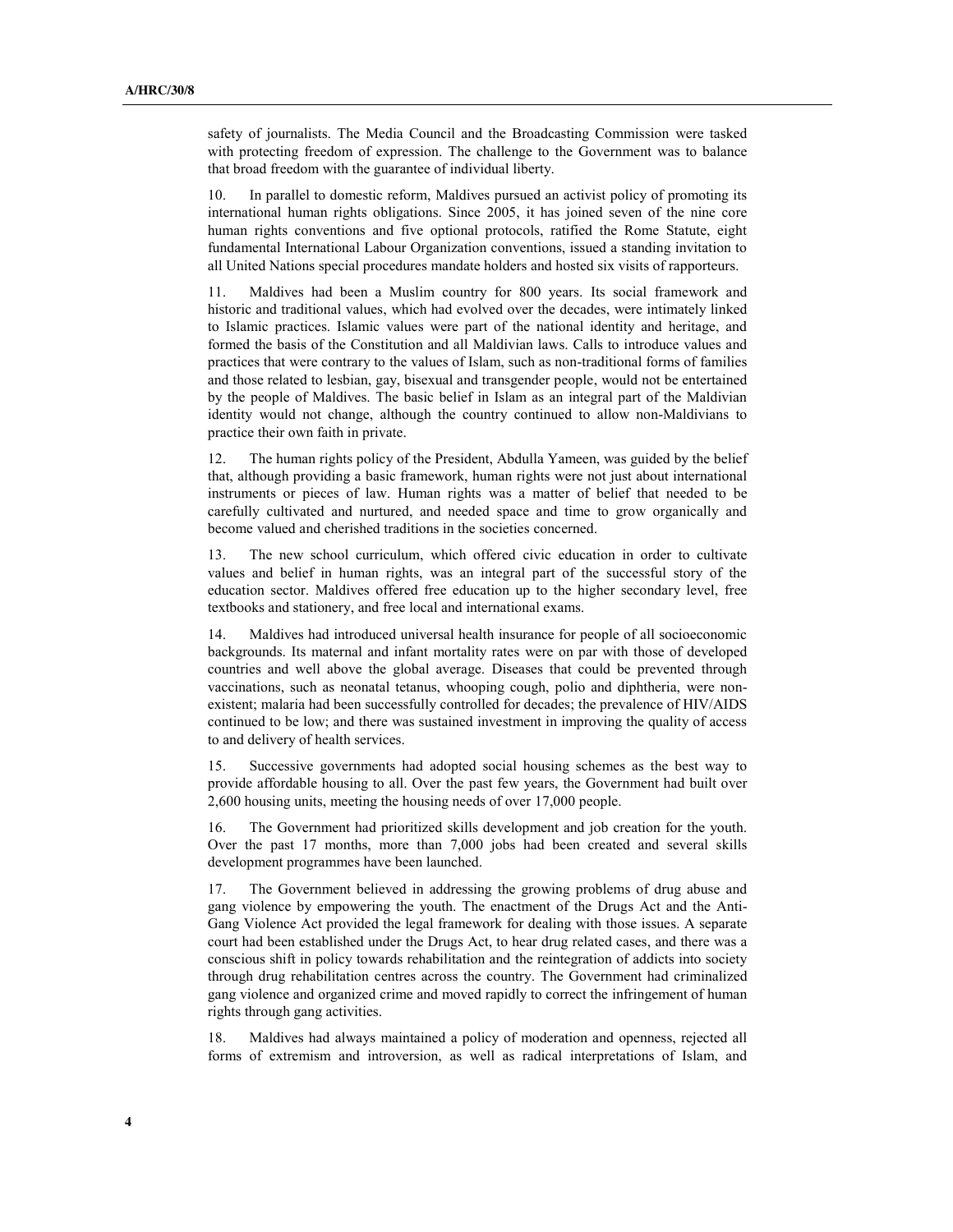denounced and condemned terrorist activities in the name of Islam. The Government announced that it had drafted an entirely new counter-terrorism and prevention bill that would make it a serious criminal offence for Maldivians to take part in any kind of armed activities overseas, except where the military or police officials operate under a formal arrangement.

19. The Government was currently implementing a strategy aimed at increasing awareness about the value of moderation, tolerance and the peaceful nature of Islam. It was also targeting other practices associated with radicalism, including the limited instances of underage marriage, forced marriage, non-vaccination of infants and lack of access to schools for children, especially girls.

20. The Domestic Violence Prevention Act, the Prevention of Sexual Harassment and Abuse Act and the Sexual Offences Act had strengthened the legal framework to protect women, children and migrants from violence and sexual abuse. The gender equality bill, which was currently in its final stages, once passed, would cement the national standards on gender equality and confirm that the policies and the legal framework were consistent with the Convention on the Elimination of All Forms of Discrimination against Women. The Disability Act had boosted the protection and rights afforded to persons with disabilities, giving them access to financial assistance, establishing regulations on minimum standards and the identification of persons with disabilities and making room for affirmative action, including in respect of access to gainful employment.

21. The Anti-Human Trafficking Act represented a milestone in combating trafficking, especially by affording protection to the large number of migrant workers in the country from exploitation. The National Action Plan to Combat Trafficking in Persons 2015–2019 had been finalized. The Government announced that on 27 April 2015 Parliament had approved accession to the Protocol to Prevent, Suppress and Punish Trafficking in Persons, Especially Women and Children, supplementing the United Nations Convention against Transnational Organized Crime.

22. Maldivian women had had the constitutional right to vote since 1932. They also had equal pay, paid maternity leave and the same access to education and employment opportunities. The Government was concentrating on making women economically empowered by introducing targeted microloans, single mother benefits, home-based employment opportunities and day-care facilities. The Government aimed to empower women to become more productive citizens, in whatever capacity they chose for themselves, free from coercion or social pressure.

23. The progress that Maldives had made in the areas of governance and social and economic development could be fully realized and sustained over time by creating the necessary enabling institutions. Political tensions had arisen because the speed of institutional development had been slow and the institutional shape and structure envisioned in the Constitution was still not complete; the gap between socioeconomic growth and the emergence of strong political institutions had not yet been entirely filled.

24. The President's comprehensive strategy for democracy consolidation aimed at transforming Maldivian society into a political community that was able to forge an overwhelming consensus on the acceptability of the political system.

25. A significant component of the democracy consolidation strategy was the justice sector strategic action plan, which recognized the judiciary's continuous efforts to improve access to and the effectiveness and functioning of the system. The new Penal Code would play a pivotal role in achieving those targets. A legal profession bill was being drafted to implement the Basic Principles on the Role of Lawyers. Several key pieces of legislation, such as the Anti-Torture Act, the Prison and Parole Act, the Anti-Money-Laundering and Terrorism Financing Act and the Extradition, Mutual Legal Assistance on Criminal Matters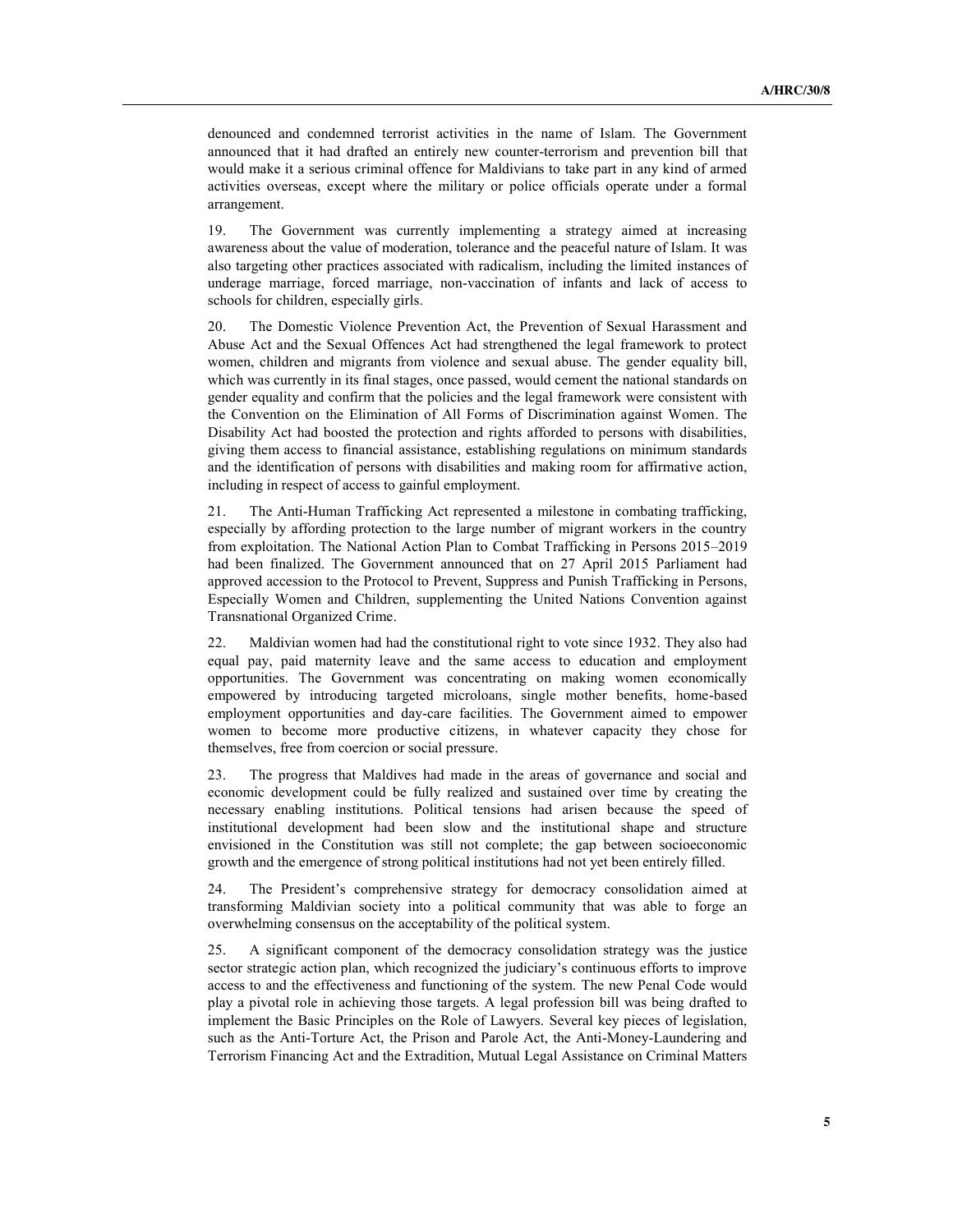and Transfer of Prisoners Act, had been passed and were expected to enhance the effectiveness of the delivery of services in the justice sector. Maldives was continuously working with international human rights mechanisms with the aim of training and building the capacity of judges so as to encourage the growth of the judiciary into an arm of the State that was strong, robust and enjoyed strong public support.

26. The progress achieved, within only 10 years, was by any measure remarkable. Among the many remaining challenges was the incredibly high economic cost of bringing the systemic changes envisioned in the 2008 Constitution and the speed of the change, which had not given adequate time for the country to develop a pool of human resources capable of transforming the changes into social norms. Those challenges had been further heightened by the fact that Maldivian democracy was "growing up" under the international spotlight.

27. While the Government appreciated the well-meaning and well-intended commentaries and the valuable advice, it called upon States to not only criticize but also to invest in bringing about meaningful change. Meaningful democratic change could not be imposed and could only be sustained if change was locally owned, locally driven and locally shaped. It was also important to let democratic institutions have the space and the independence to grow organically.

#### **B. Interactive dialogue and responses by the State under review**

28. During the interactive dialogue, 102 delegations made statements. Recommendations made during the dialogue can be found in section II of the present report.

29. Mauritius welcomed achievements in education, health and housing, the new Ministry of Law and Gender and the law against domestic violence.

30. Mexico recognized the cooperation of Maldives with human rights mechanisms and hoped for the strengthening of the independence of the Human Rights Commission and actions addressing drug abuse.

31. Montenegro commended efforts to combat child, early and forced marriages and trafficking, and asked about measures to combat corporal punishment.

32. Morocco appreciated improved access to education, housing and health care and welcomed measures for the empowerment of women.

Namibia acknowledged challenges facing Maldives owing to the dispersal of the population over a vast geographic area and admired the advancement to developing country status.

34. Nepal noted remarkable progress in development, including in curbing infant and maternal mortality, and the challenges of religious extremism and high drug abuse.

35. Netherlands appreciated positive amendments to key legislation but was concerned that many recommendations from the first universal periodic review remained to be implemented.

36. New Zealand was concerned about recent trends in relation to freedom of expression, fair trials and the independence of the judiciary.

37. Nicaragua noted improvements made to universal access to rights to education, health, housing and justice, especially for vulnerable groups.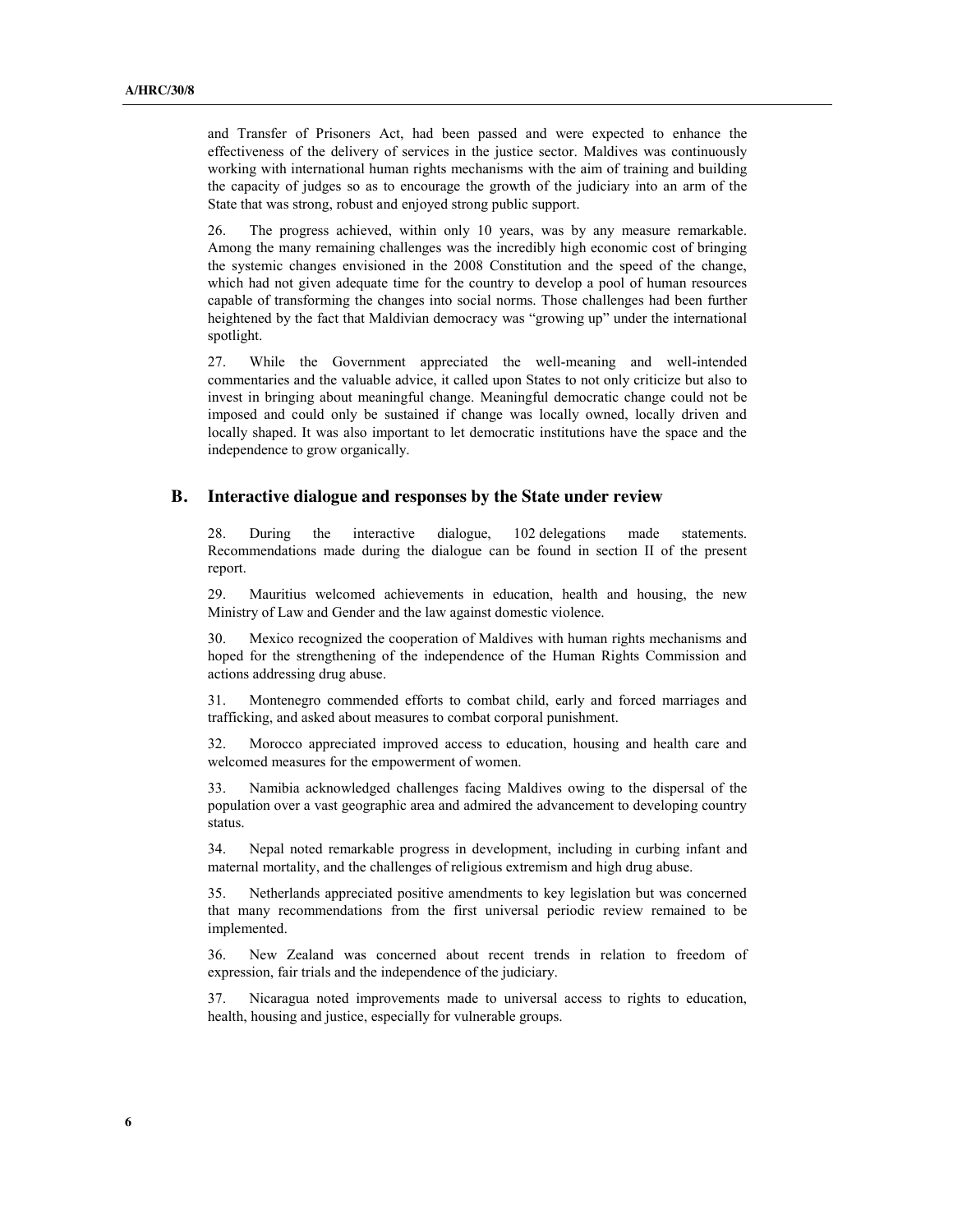38. The Niger noted the important contribution made by Maldives to the Human Rights Council, the many ratifications and the initiatives for migrant workers.

39. Nigeria commended achievements in health, housing and education and the strengthened legislative framework on human rights.

40. Norway raised concerns, including on the lack of respect for a fair trial and due process, and urged the reversal of trends undermining democratic principles.

41. Oman commended efforts to promote and protect human rights, especially for minors, and the training of law enforcement officials.

42. Pakistan commended efforts to modernize national legislation and strengthen the legal framework to promote and protect human rights.

43. Paraguay noted advances, such as criminalizing martial rape, but remained concerned at acts of gender discrimination and discrimination based on religion.

44. Peru emphasized such advances as the Social Health Insurance Act introducing universal health care and ratification of the Rome Statute.

45. Philippines commended the rights-based approach to climate change and disaster risk reduction and the new law against sexual abuse, including marital rape.

46. Portugal welcomed the signing of the Rome Statute and shared the concerns of Maldives regarding displacement due to environmental causes.

47. Qatar appreciated legislation and policies on education, health, housing, persons with disabilities, the protection of women and children and the prevention of trafficking.

48. The Republic of Korea noted efforts to protect vulnerable groups with the Domestic Violence Prevention Act and the draft child rights bill.

49. The Republic of Moldova welcomed measures against child, early and forced marriage and asked about the study on child sexual exploitation.

50. The Russian Federation welcomed the reforms in the area of criminal justice, including the adoption of the Criminal Code.

51. Rwanda commended progress achieved in health and the provision of free education and affordable and safe housing.

52. Saudi Arabia commended the ratification of treaties, protocols and ILO conventions and efforts for polio eradication, free education and adequate housing and against domestic violence.

53. Senegal welcomed the ratification of the fundamental ILO conventions, visits of United Nations mandate holders and major progress in education, health, housing and women's rights.

54. Seychelles commended the great steps taken towards a human rights-based approach to protecting the environment and combating climate change.

55. Sierra Leone appreciated universal health care, free education and the Anti-Torture Act, urged greater protection for migrant workers and human rights defenders and called for climate change adaptation assistance.

56. Singapore welcomed the commitment to promote health services and to eliminate discrimination and violence against women.

57. Slovenia welcomed criminalization of domestic violence and marital rape, hoped for ratification of the Optional Protocol to the International Covenant on Economic, Social and Cultural Rights and the Optional Protocol to the Convention on the Rights of the Child on a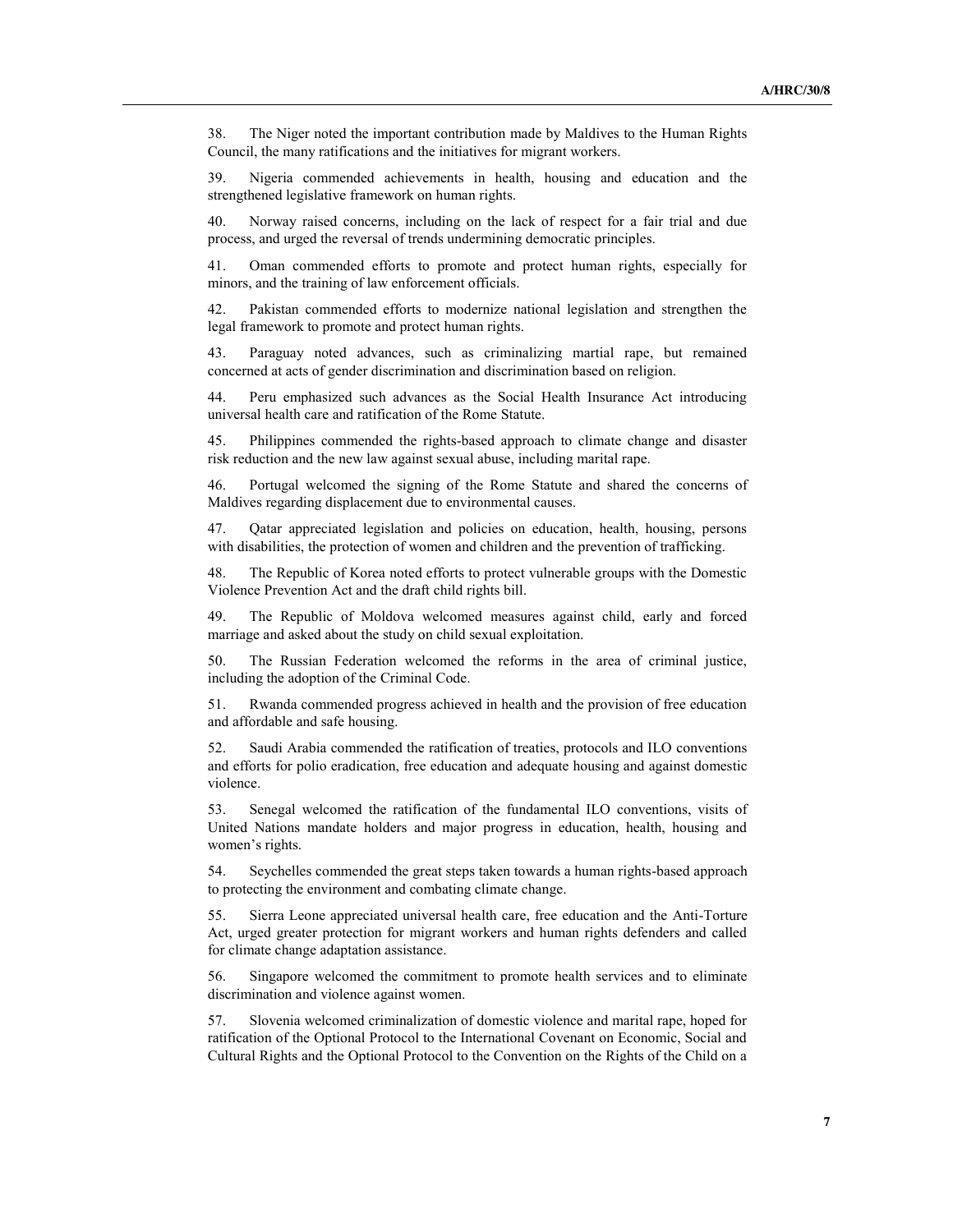communications procedure and was concerned at limitations on freedoms, improper functioning of the judiciary and impunity.

58. Spain praised progress in the new Criminal Code but was concerned about the application of the death penalty to minors.

59. Sri Lanka noted progress since the Constitution was enacted in 2008 and stressed the importance of upholding the rule of law and observing due process at all times.

60. Maldives accepted 89 of some 126 recommendations from the first cycle of the universal periodic review and said that it was able to fully implement 58 of the accepted recommendations and had partially implemented 32 recommendations.

61. Maldives stated that its susceptibility to climate change and adverse impacts was a hindrance to the full enjoyment of human rights including the right to adequate housing and to development gains achieved over decades. On climate change the Government took a rights-based approach aiming at supporting livelihoods and communities struggling to adapt to climate change.

62. Maldives clarified that under the Human Rights Commission Act 2006 and subsequent amendments in 2014, Commission members and staff enjoyed immunity from prosecution or complaint for acts carried out in good faith within the purview of their functions. Pointing to issues relating to the *suo motu* application filed against the members of the Commission in 2014, Maldives deemed it inappropriate to comment just yet since the matter had yet to be decided.

63. Regarding challenges faced by local civil society organizations, the Government had already identified many shortcomings in the 2003 Societies Act and proposed revising the law, including by moving the political office of the Registrar of Societies to one of the independent statutory standing offices appointed by Parliament.

64. Maldives stated that migration was a key issue of concern and a continuous challenge for the Government. The Constitution did not discriminate against migrants in relation to their entitlement to just and safe conditions of work, fair wages and equal remuneration, regardless of the person's nationality, race or religion, nor did the 2008 Employment Act. However, a difference did exist where a migrant worker's employment was terminated, as the almost immediate revocation of the employment visa created a huge barrier to recourse before the employment tribunal.

65. The State of Palestine welcomed the implementation of recommendations from the first cycle, particularly on child rights, the right to education and the rights of persons with disabilities.

66. Sudan commended the constructive engagement with international human rights mechanisms, the standing invitation to special procedures and the hosting of visits.

67. Sweden noted reported steps to combat discrimination and violence against women and warnings of deterioration in the independence of the justice system.

68. Switzerland expressed concern about shortcomings in the judicial system and about the deteriorating situation with respect to freedom of expression and intimidation of the national human rights institution.

69. Thailand encouraged continued engagement with the national Human Rights Commission, civil society and the international community, and welcomed free education and universal health care.

70. Timor-Leste welcomed the enactment of legislation against domestic violence and the constitutional prohibition of racial discrimination.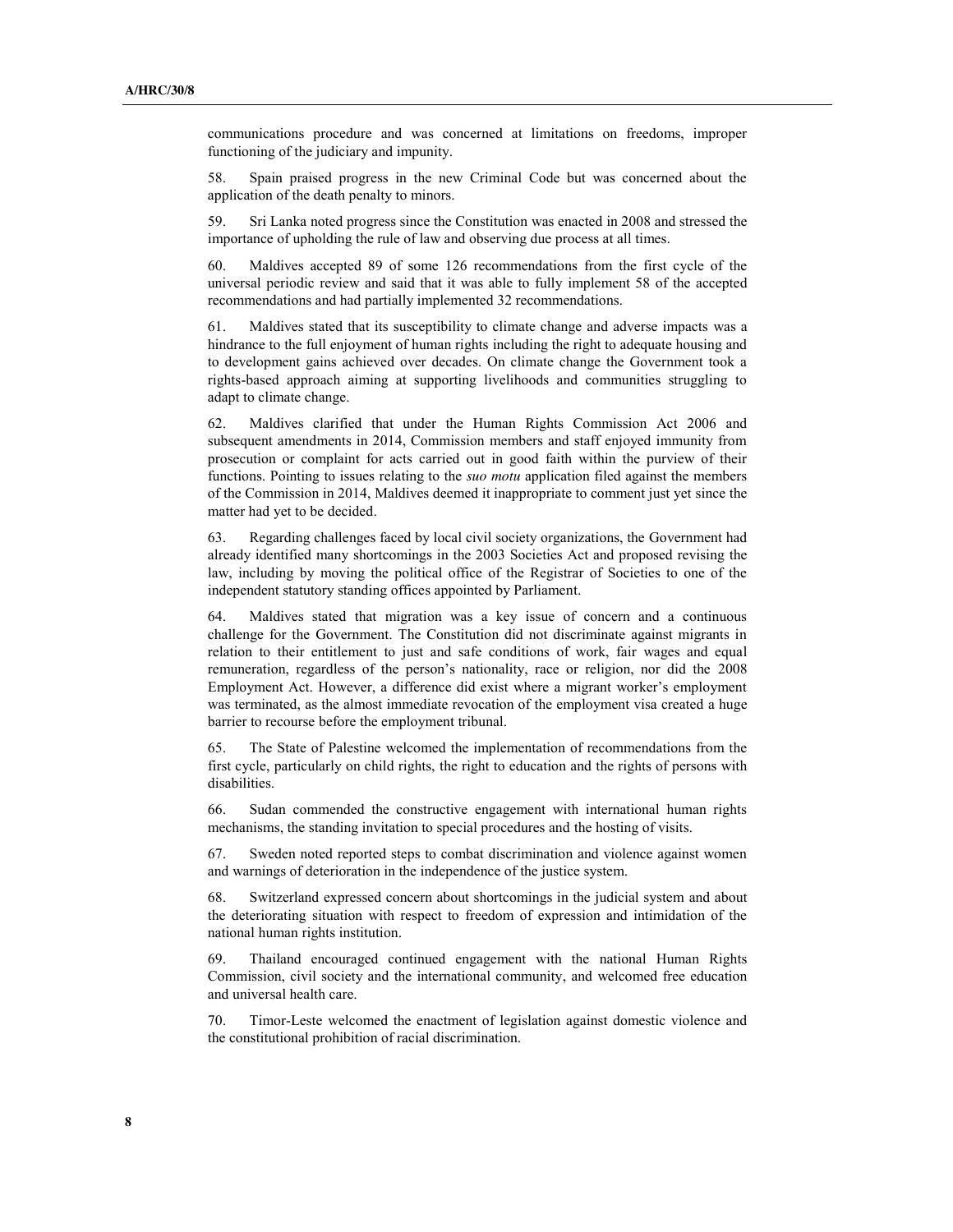71. Trinidad and Tobago congratulated Maldives on its fiftieth anniversary of independence, which offered an opportunity to reflect on the role of human rights in consolidating democracy, and acknowledged the new ministry, climate change and education policies.

72. Tunisia noted the progress achieved, highlighting the ratification of international human rights instruments, including the Rome Statute.

73. Turkey welcomed improvements in education, housing and health care, as well as steps taken to combat human trafficking, and encouraged strengthened efforts regarding women's rights.

74. Turkmenistan welcomed the measures to strengthen the national institutional infrastructure for promoting human rights.

75. Ukraine commended the adoption of anti-trafficking and domestic violence laws and encouraged Maldives to continue its active stance in the Human Rights Council, including in preventing human rights violations.

The United Arab Emirates commended progress in free education, respect of the principle of equality before the law and equal judicial protection in compliance with the obligations of Maldives.

77. The United Kingdom welcomed legislative progress, remained concerned about the death penalty, corporal punishment, due process and the arrest of opposition leaders, and urged restraint and dialogue by all parties and the Government.

78. The United States was concerned that recent developments called into question the independence and impartiality of the judiciary, about the use of politically motivated prosecutions against critics, that non-Muslims cannot become citizens and at the lack of laws to implement labour rights.

79. Uruguay highlighted measures to implement recommendations accepted during the first review, including ratification of the fundamental ILO conventions.

80. Uzbekistan welcomed the legislative and institutional improvements, accession to treaties and cooperation with OHCHR, treaty bodies and special procedures.

81. The Bolivarian Republic of Venezuela appreciated the challenges related to geography and climate change and commended free education and social housing. It appealed for a resumption of political dialogue involving all stakeholders to bring about peace, and efforts to achieve national reconciliation.

82. Viet Nam welcomed the remarkable progress made in the areas of education, housing, health care, access to justice, women's rights and the rights of the child.

83. Yemen noted measures taken to strengthen the criminal justice sector and to join a number of international treaties and protocols.

84. Afghanistan appreciated enhanced educational programmes and the "No child left behind" policy.

85. Albania noted progress in the adoption of the Domestic Violence Prevention Act and the Prevention of Sexual Harassment and Abuse Act.

86. Algeria welcomed the adoption of the law against domestic violence and efforts to adopt a law on the elimination of racial discrimination.

87. Angola was pleased by the many ratifications and the acceptance of special procedure mandate holders' visits.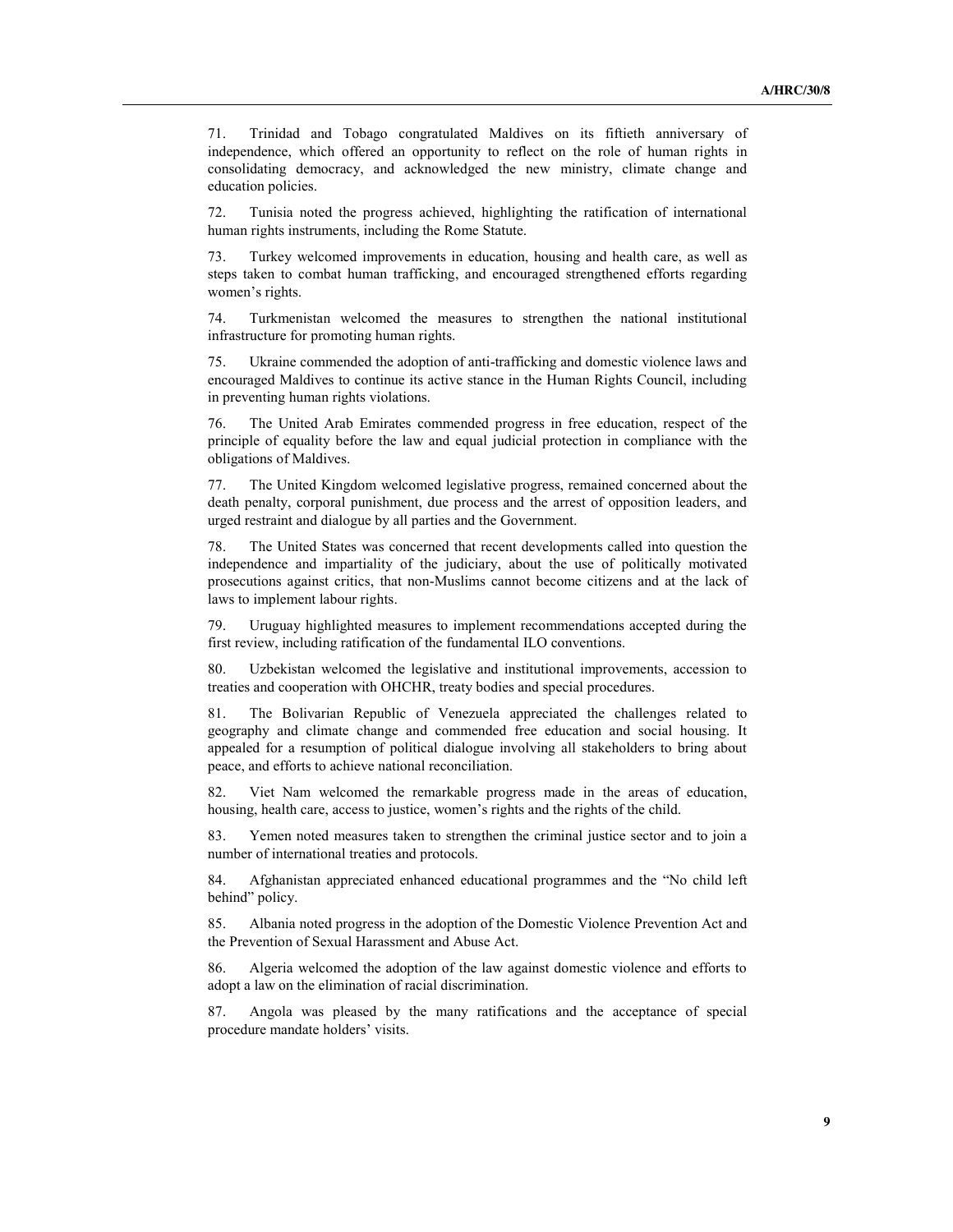88. Argentina welcomed efforts in the area of gender, including the adoption of the Domestic Violence Prevention Act.

89. Australia expressed concern at the conduct of the trial of former President Mohamed Nasheed, the subsequent unrest and the death penalty regulations. Australia commended progress on domestic violence.

90. Azerbaijan appreciated Maldives' graduation from least developed country status and noted the recent OHCHR visit as demonstrating the importance attached to United Nations mechanisms.

91. Bahrain commended steps taken in the education field and in ensuring that local and international exams were free of charge.

92. Bangladesh welcomed measures to safeguard women and children's rights, acknowledged the impact of climate change, noted family breakdowns compelling youth to join gangs and hoped for success in strengthening democracy, the rule of law and an independent judiciary.

93. Barbados noted gains in protecting the rights of vulnerable groups and climate change challenges and encouraged Maldives to continue to fully implement accepted recommendations and human rights cooperation.

94. Replying to the advance questions and recommendations made regarding enforcement of the practice of flogging and of the death penalty, Maldives wished to ensure all partners that it remained committed to strengthening the legislative and judicial framework involved in cases of flogging, informed them that the Government remained dedicated to further strengthening those systems and processes and looked forward to any kind of support from partners. Similarly, with regard to the enforcement of the death penalty, Maldives stated that such punishment would not be resorted to unless it was endorsed by all court tiers and was in line with all regulations and procedures.

95. Belgium welcomed efforts to follow-up on the outcome of the first universal periodic review and hoped for increased space in the future for a free civil society and media.

96. Bhutan noted initiatives in education, gender equality and bringing climate change issues to the international forefront.

97. Botswana commended enactment of acts for the protection of women, noted challenges in addressing climate change and expressed concern at reports of trafficking, as well as at the inadequacy, judicial interference and politicization of the Judicial Service Commission.

98. Brazil congratulated enactment of acts to prevent domestic violence, sexual offences, harassment and abuse and the commitment to submitting a gender equality bill.

99. Brunei Darussalam commended progress in promoting women's empowerment and pledges to ensure housing.

100. Cabo Verde noted positive policies on free education, universal health care, social housing and climate change and the Government's determination to consolidate democracy.

101. Canada made recommendations.

102. Chad noted climate change challenges and encouraged the international community to assist in resolving them.

103. Chile valued progress, particularly in ratifying international human rights treaties, improving legislation and implementing programmes.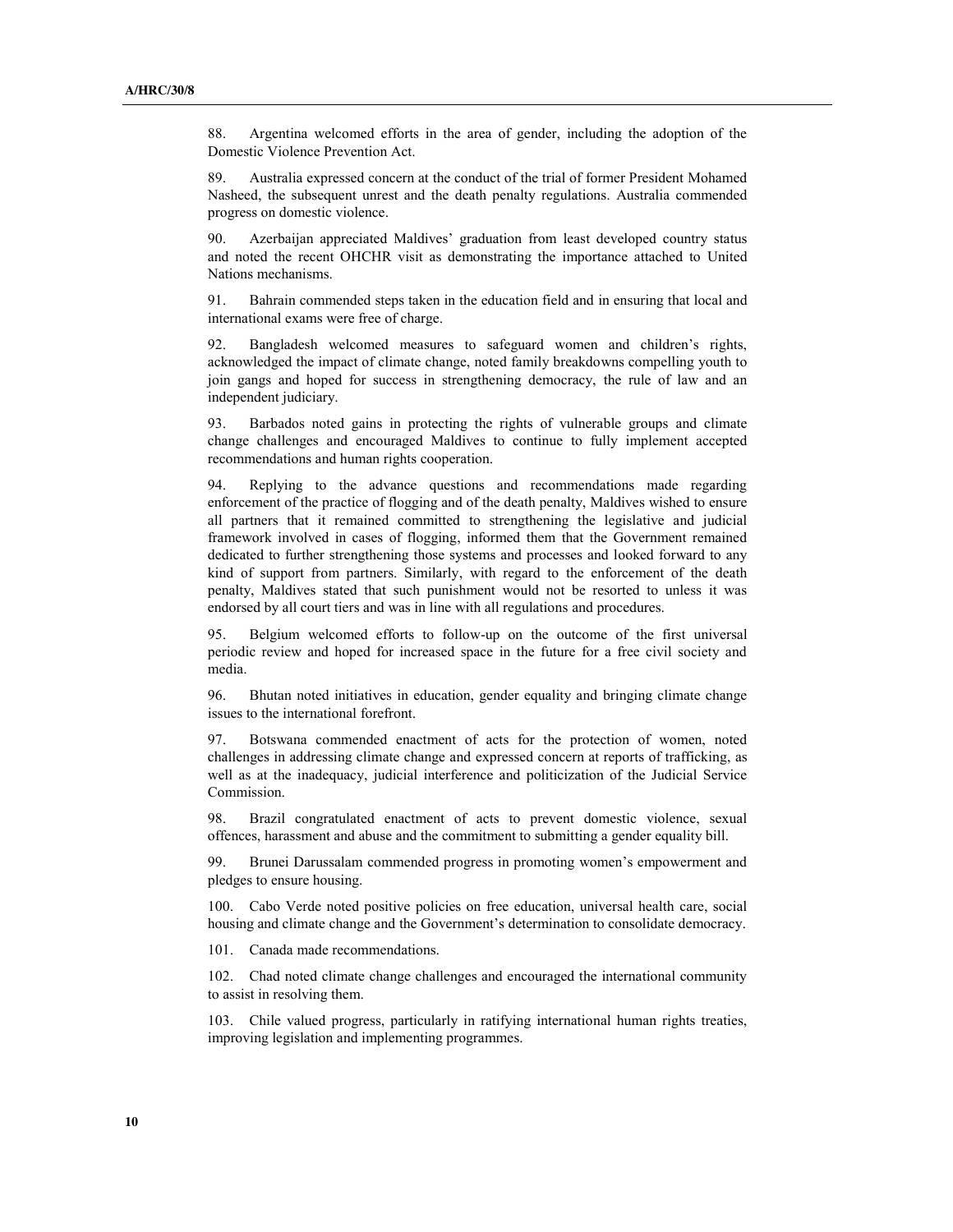104. China welcomed measures on free education, housing and universal health coverage and for combating violence sexual exploitation and trafficking, and Maldives' willingness to strengthen the criminal justice system.

105. Costa Rica recognized progress in the implementation of recommendations and the midterm report submitted in 2013.

106. Côte d'Ivoire welcomed cooperation with international mechanisms and encouraged strengthened measures to combat religious discrimination and violence against vulnerable groups and to promote gender equality.

107. Croatia welcomed the emphasis on mainstreaming human rights values and encouraged continued work to ensure the full and equal enjoyment of all human rights for all without distinction.

108. Cuba recognized the progress made, including through the Anti-Torture Act, free education and universal health care, and challenges in consolidating the democratic process. It agreed on the need for the international community to cooperate with the Government to achieve the objectives it had set.

109. The Democratic Republic of the Congo identified the need for policies to combat racial and religious discrimination and eliminate female genital mutilation.

110. Denmark expressed concern about the irregularities of the court case against former President Nasheed, which put into question judicial independence.

111. Ecuador recognized the importance that Maldives attached to the contribution of parliaments to the implementation of the universal periodic review recommendations and welcomed the Social Security Act.

112. Egypt commended the accomplishments, including in health, social housing, education and women's rights, and acknowledged that national ownership was needed for democratic consolidation.

113. Equatorial Guinea, in this golden jubilee year, welcomed the remarkable progress in expanding access to education, reducing inequality and empowering youth.

114. Ethiopia commended progress in education and housing and the commitments to address inequality and protect religious minorities to worship freely.

115. Fiji noted many similar challenges faced in the context of democratic transition, meeting constitutional obligations in line with human rights and climate change.

116. France commended the ratification of the Rome Statute but deplored that the judicial system did not allow for fair and just trials to be held.

117. Germany welcomed passage of the anti-torture and anti-human trafficking acts but was concerned at reported human rights violations, which contributed to a climate of growing fear and reduced space for public discussion.

118. Ghana welcomed such achievements as the draft bill on gender equality but was concerned at the case initiated by the Supreme Court against the Human Rights Commission and called for that decision to be rescinded.

119. Greece appreciated the recent ratifications, the adoption of the anti-torture and right to information acts and the draft gender equality law, which sought to increase compliance with the Convention on the Elimination of All Forms of Discrimination against Women.

120. Honduras commended efforts to strengthen the institutional and democratic framework, including the establishment of the Human Rights Commission.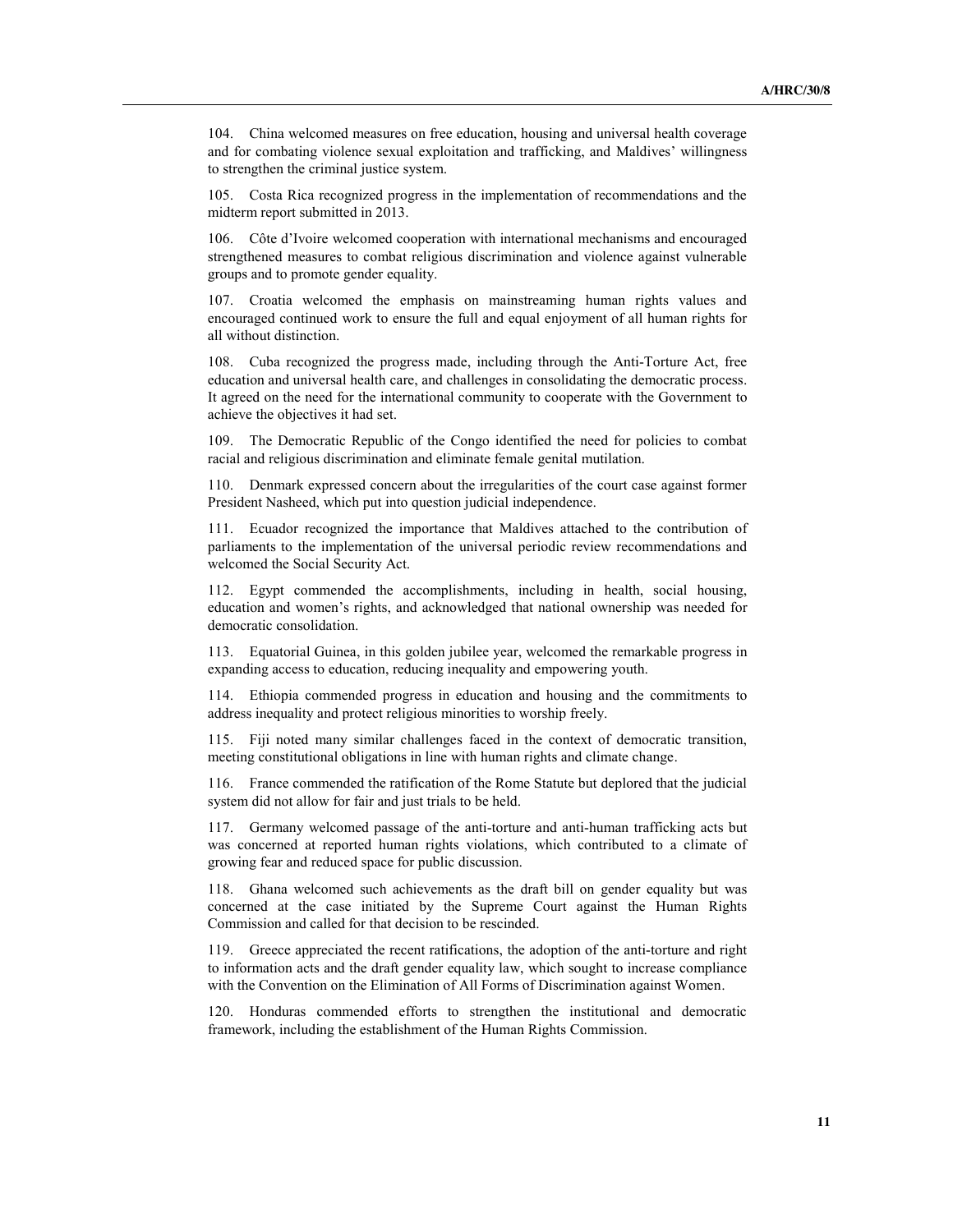121. India referred to the importance of adhering to due process, safeguarding the space for legitimate political dissent, scrutinizing the exploitation of migrant workers and reinforcing efforts to address drug addiction, gang violence and organized crime.

122. Indonesia hoped that democracy consolidation integrated with respect for human rights would continue and take root and noted migration as a remaining challenge.

123. Iraq welcomed the adoption of legislation and its harmonization with international commitments, cooperation with special procedures, ratifications and policies on education.

124. Ireland expressed concern about deteriorating respect for the rule of law and the independence of the judiciary.

125. Italy welcomed progress in education and health, development achievements and engagement in strengthening the judiciary.

126. Jordan appreciated the enactment of the education and disability acts, ratifications and the strengthening of the Human Rights Commission.

127. Kazakhstan appreciated measures to combat gender-based violence and to strengthen legislation, including for protecting disabled persons and trafficking victims.

128. Kenya welcomed enhanced social protection and services, the achievement of Millennium Development Goals 4–6 and ratifications, and noted concerning challenges in the administration of justice and the rule of law.

129. Kuwait commended adoption of policies to promote human rights and equality and the invitation to mandate holders to visit Maldives.

130. Latvia welcomed efforts to address human rights in collaboration with mandate holders, including challenges related to judicial independence, women's and children's rights and a safe and enabling environment for civil society and journalists.

131. Lebanon welcomed the adoption of the anti-human trafficking and anti-torture acts.

132. Libya commended the positive interaction with human rights mechanisms and the adoption of legislation against violence and human trafficking and in favour of access to information.

133. Liechtenstein acknowledged the commitment to international justice but remained concerned at reported barriers faced by women in accessing justice.

134. Madagascar observed significant progress in social protection, employment, access to health care and free education.

135. Malaysia acknowledged efforts to strengthen legislative measures to combat violence against women.

136. Mauritania appreciated improvements to the legal framework, ratifications and timely reporting.

137. Maldives reiterated that criticism of the trial and sentencing of former President Nasheed for the abduction or enforced disappearance of a sitting judge in 2012 has focused on the process and not on the merits of the case. The case had highlighted the profound need to bring urgent reforms to the judiciary as identified in the 2004 reform agenda. While the Criminal Code had been adopted, remaining legislation, such as the criminal procedure code, was still with Parliament. In the spirit of showing maximum transparency, the Government invited OHCHR, the Commonwealth Secretariat and the European Union to observe the appeal process. Maldives stated that immediately after the Government had sent out those invitations, the former President announced his decision not to appeal his case.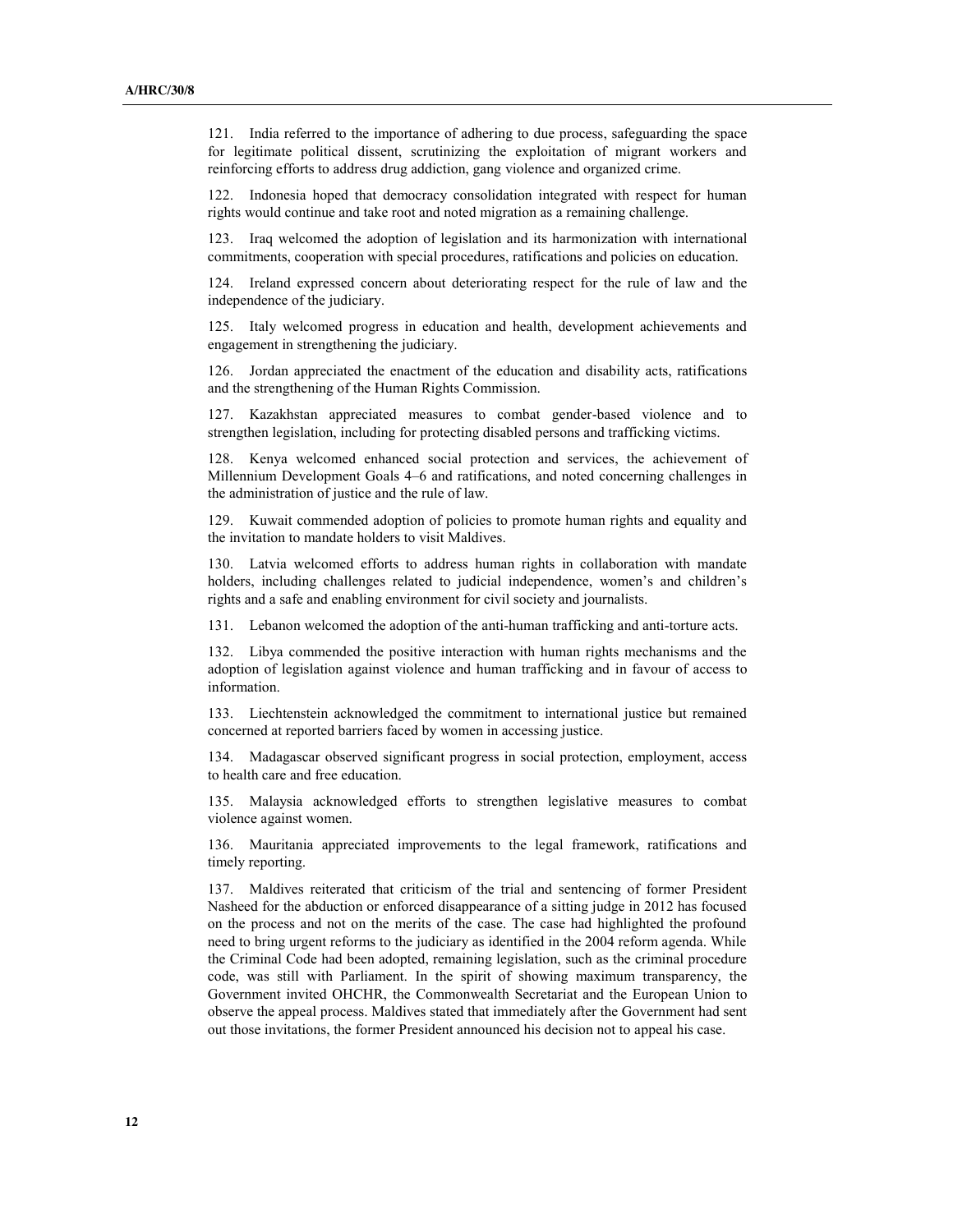138. Regarding the issue of the recent demonstrations held in Malé and organized by the Adhaalath Party, a religious party, the delegation reiterated that the protests had become violent when the organizers confronted and physically assaulted the police. The Maldives Police Service did not use excessive or deadly force.

139. In recognition of many concerns raised, the Government would make every effort to further strengthen the judiciary. The Government was working closely with its partners, such as the Commonwealth Secretariat, in examining some of the specific aspects of the constitutional structure with a view to instituting a comprehensive review. Extensive work was also being done with such partners as the United Nations Development Programme in developing a curriculum for the judicial training institute to be established next year. To complement those reforms, the Attorney-General's office, through its strategic action plan of 2014, has already identified the need for more legislation, such as a legal profession act, to enable the establishment of an independent bar association.

140. Maldives thanked all delegations for their statements, comments and recommendations. Full note had been taken of them and they would be given maximum consideration.

## **II. Conclusions and recommendations**

141. **The recommendations formulated during the interactive dialogue and listed below have been examined by Maldives and enjoy its support:**

141.1 **Continue strengthening the legislative framework for the promotion and protection of human rights for all people in the country in accordance with international human rights obligations (Croatia);**

141.2 **Continue strengthening the legislative framework on human rights (Sudan);**

141.3 **Continue working on the harmonization of its domestic normative framework with its international obligations to which it is a State party, taking into account the recommendations made by treaty bodies and special procedures mandate holders (Nicaragua);**

141.4 **Continue its efforts to build the necessary capacities for the incorporation of human rights in the democratic reform processes and the application of the Constitution (Honduras);**

141.5 **Ensure the independence of the Human Rights Commission, the Election Commission and the Office of the Auditor General (Norway);**

141.6 **Continue strengthening national human rights institutions and mechanisms (Nepal);**

141.7 **Continue measures aimed at strengthening the capacity of national human rights protection mechanisms (Uzbekistan);**

141.8 **Work towards disseminating a culture of human rights and national capacity-building through the development of strategies and plans and seek to implement them in cooperation with the relevant United Nations mechanisms (Qatar);** 

Conclusions and recommendations have not been edited.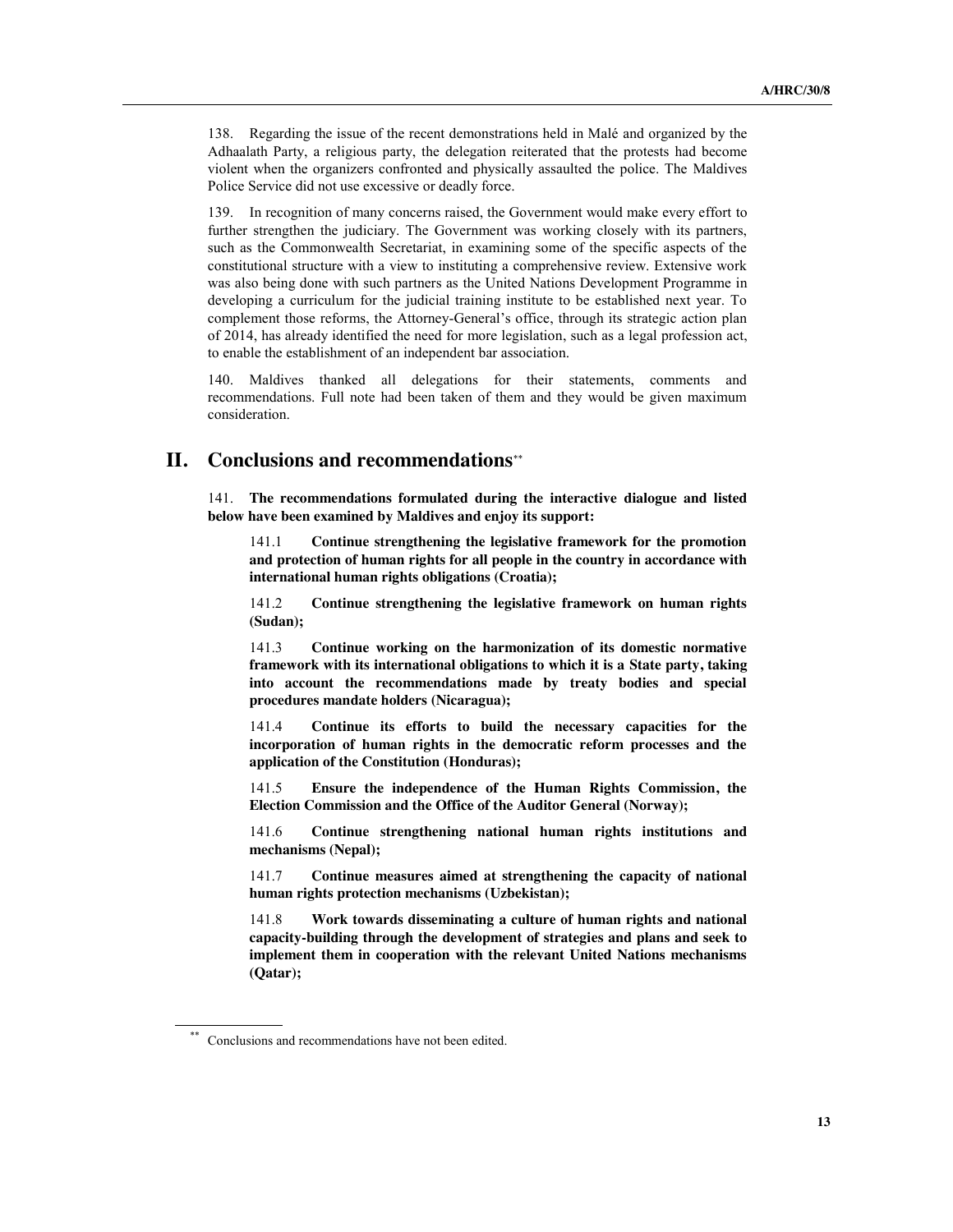141.9 **Continue efforts in the field of human rights education and training (Morocco);**

141.10 **Increase efforts to develop the education system in the field of human rights and further promote a human rights culture in society (Uzbekistan);**

141.11 **Continue its efforts to enhance capacity-building for law enforcement officials in the area of human rights (United Arab Emirates);**

141.12 **Strengthen its training and capacity-building programme in the area of human rights for law enforcement officials (Malaysia);**

141.13 **Promote a culture of respect for human rights at all levels of society (Sudan);**

141.14 **Consider identifying priority sectors where Maldives faces a lack of trained and qualified professionals and seek technical and capacity-building assistance from the international community (Seychelles);**

141.15 **Seek all forms of technical and logistical assistance in order to strengthen the situation of human rights in the country (Iraq);**<sup>1</sup>

141.16 **Consider developing a system to follow up on international recommendations, including universal periodic review recommendations (Paraguay);**

141.17 **Pursue cooperation with human rights mechanisms (Equatorial Guinea);**

141.18 **Continue cooperation with international human rights mechanisms (Côte d'Ivoire);**

141.19 **Continue active cooperation with human rights mechanisms (Azerbaijan);**

141.20 **Ensure that all civil society actors, as well as the Human Rights Commission, can carry out their activities, including participating in international mechanisms, without being subjected to reprisal (Switzerland);**

141.21 **Further promote and protect the rights of vulnerable groups of the population, including children, persons with disabilities, women and older persons (Russian Federation);**

141.22 **Ratify the Convention on the Rights of the Child (Madagascar);** 

141.23 **Continue promoting and protecting the rights of children (Oman);**

141.24 **Consolidate measures taken to protect and promote the rights of children (Equatorial Guinea);**

141.25 **Further strengthen the child rights protection system by bringing the national legislation in line with the provisions of the Convention on the Rights of the Child (Kazakhstan);**

141.26 **Complete the adoption of the new children's act in line with the obligations of Maldives under the Convention on the Rights of the Child (Qatar);**

 $1$  The recommendation as read out during the interactive dialogue: "Provide all forms of technical and logistic assistance to the Maldives in order to strengthen the situation of human rights in the country".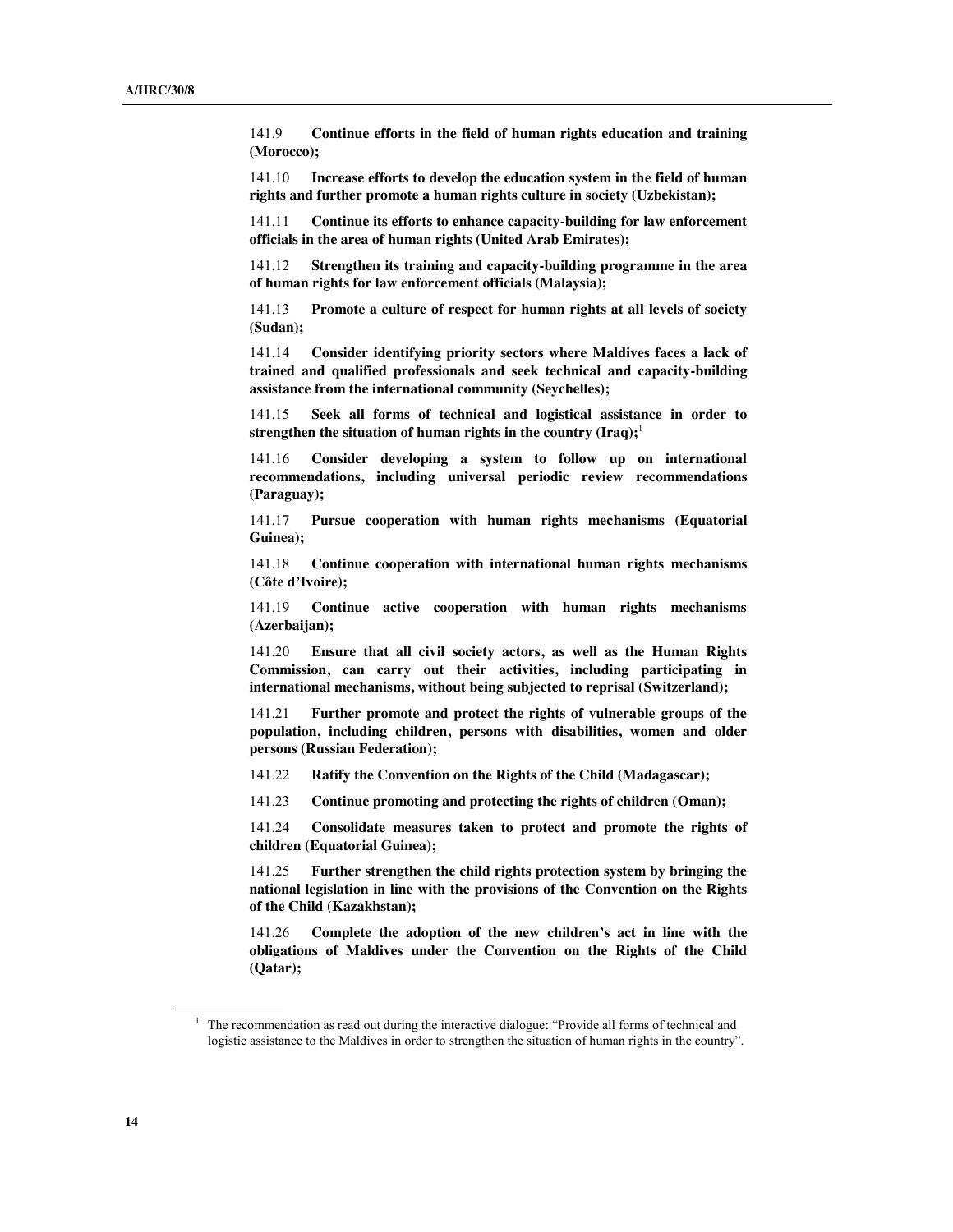141.27 **Complete the enactment of the draft child protection act and incorporate in the act provisions to counter child, early and forced marriage (Republic of Moldova);**

141.28 **Enact the draft child protection act and ensure its compatibility with the respective obligations under the Convention on the Rights of the Child, and strengthen cooperation with relevant national stakeholders in the area of eliminating child abuse and victims' rehabilitation (Egypt);**

141.29 **Complete the enactment of the draft child protection act (Jordan);**

141.30 **Complete the process of adoption of the child protection act (Lebanon);**

141.31 **Complete the enactment of the draft child protection act in line with the Convention on the Rights of the Child by including provisions to counter child, early and forced marriage (Latvia);**

141.32 **Strengthen efforts to eliminate out-of-court as well as child marriages (Turkey);**

141.33 **Allocate sufficient resources for the implementation of the national action plan towards the well-being of the Maldivian child 2001–2010 (Timor-Leste);**

141.34 **Establish gender equality legislation to better protect the rights of women and girls (Sierra Leone);**

141.35 **Continue working for the enactment into law of the gender equality bill (Philippines);**

141.36 **Continue to prioritize the enactment of a gender equality bill with a view to combating comprehensively all forms of discrimination against women (Singapore);**

141.37 **Expedite the process to pass the draft gender equality law and to establish clear policies on gender equality and the implementation framework (Namibia);**

141.38 **Adopt the gender equality bill within the time frame (Turkey);**

141.39 **Accelerate the passage of the gender equality bill (Nigeria);**

141.40 **Continue work on enacting a gender equality bill, as an important step to improve the country's legislation on non-discrimination and gender equality (Albania);**

141.41 **Expedite its efforts towards the enactment of the gender equality legislation and set up appropriate mechanisms for its implementation (Mauritius);**

141.42 **Ensure the application of existing laws, in particular those on the protection of the rights of women (France);**

141.43 **Enhance awareness of women's rights and disseminate information on the remedies available to those who claim violations of their rights (Liechtenstein);**

141.44 **Continue implementing the priorities set for the promotion and protection of women's rights in the country (Brunei Darussalam);**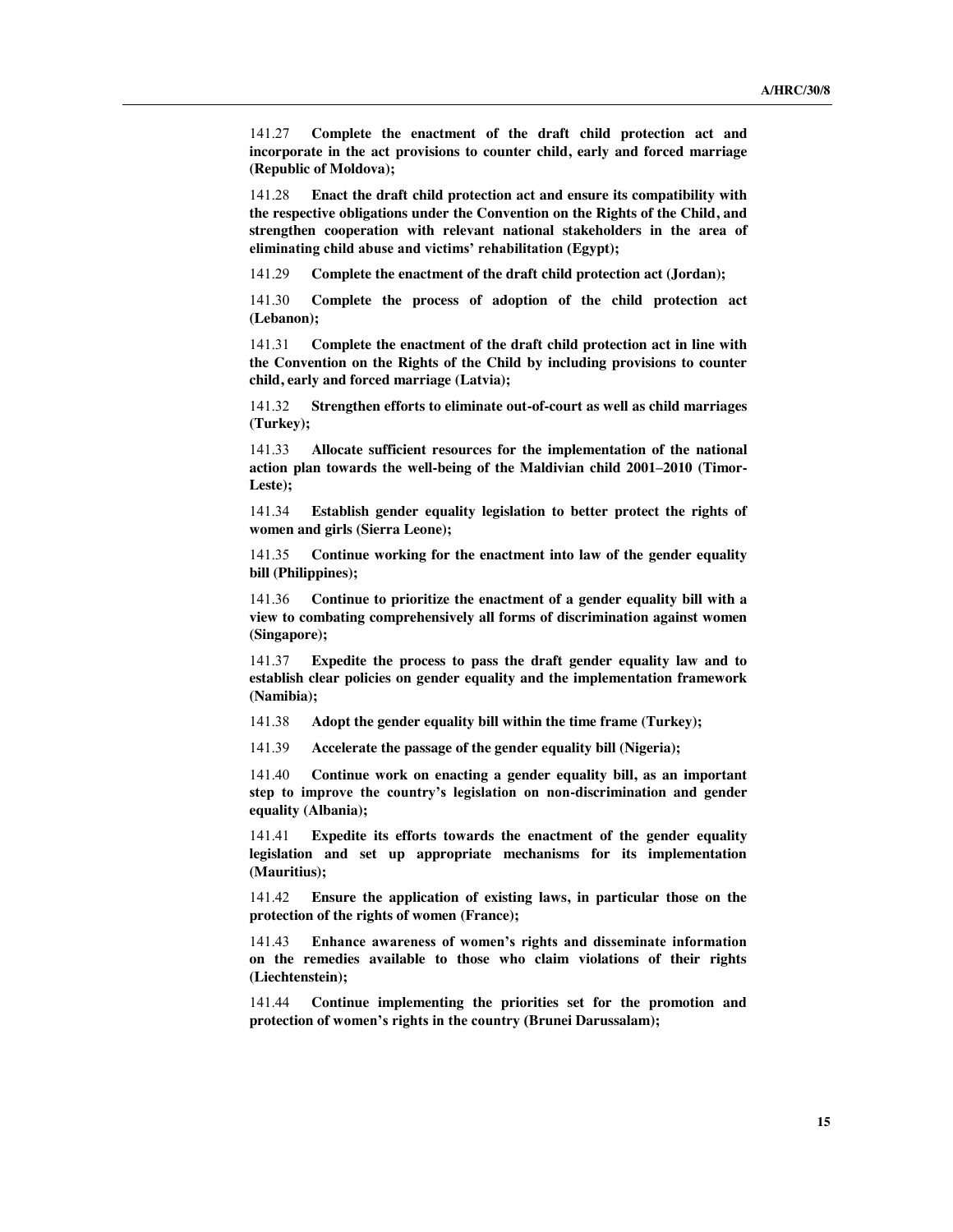141.45 **Continue its efforts in the field of women's rights protection (Kazakhstan);**

141.46 **Take measures to foster the participation of women in all sectors of the society on the basis of a gender equality policy, including through the application of affirmative actions and quotas (Costa Rica);**

141.47 **Continue improving national legislation in order to ensure equality between women and men on the basis of the principle of non-discrimination (Russian Federation);**

141.48 **Take further measures for the promotion of gender equality and women's rights, ensuring women's participation and gender responsiveness within the policies of the Government and other agencies (Sri Lanka);**

141.49 **Continue to further promote gender equality in the country, in particular through education and capacity-building activities (Viet Nam);**

141.50 **Eliminate all forms of discrimination against women, in particular discrimination against divorced women and widows, so that they can participate in the economic and political life of their country (Angola);**

141.51 **Improve the family law in order to develop the rights of women (Lebanon);**

141.52 **Give stronger support to government measures for the empowerment of women (Cuba);**

141.53 **Continue to take steps for economic and political empowerment of women (Pakistan);**

141.54 **Promote leadership of women by enacting the pending gender equality bill and ensuring its early implementation (Fiji);**

141.55 **Take measures to eradicate traditional stereotypes of women, especially through educational programmes and the enactment of legislation on domestic violence and all forms of sexual violence (Bhutan);**

141.56 **Establish and enforce explicit legal protection against female genital mutilation (Slovenia);**

141.57 **Take measures to eradicate traditional stereotypes of women, especially through educational programmes, and enact legislation on domestic violence (Portugal);**

141.58 **Take concrete measures to implement the Domestic Violence Prevention Act (Jordan);**

141.59 **Develop statistics on cases of gender-based violence and analyse why many women do not to denounce abuses (Spain);**

141.60 **Implement stronger complaints and prosecution mechanisms for survivors of domestic violence, and improved services, including the provision of more shelters (Australia);**

141.61 **Continue deploying efforts aimed at preventing and punishing all forms of violence against women and girls and further consolidate female representation in executive and decision-making positions (Peru);**

141.62 **Institutionalize systematic training and capacity-building to prevent, respond and monitor gender-based violence (Portugal);**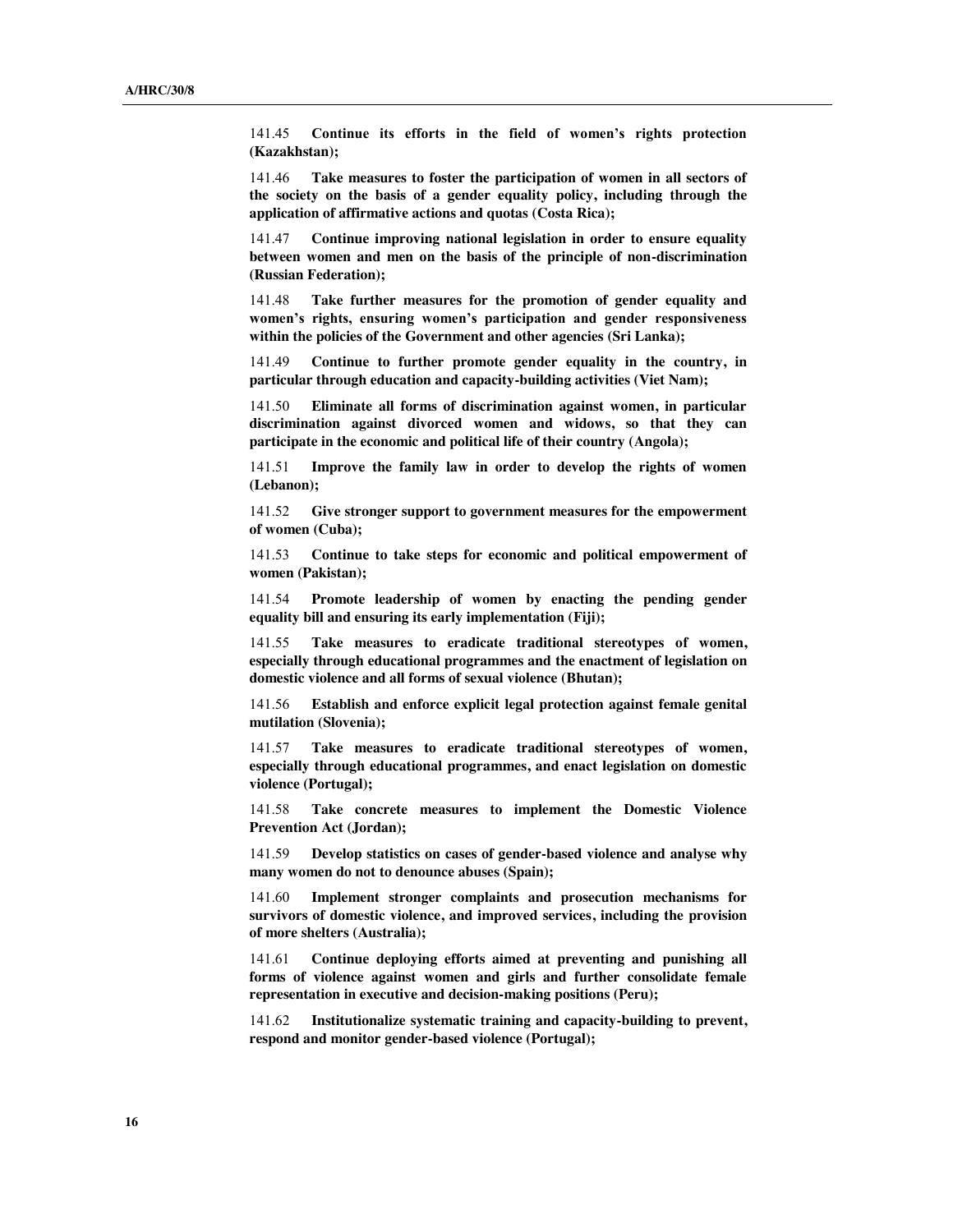141.63 **Continue strengthening plans and programmes with a view to eradicating domestic violence, especially against women, girls and boys (Chile);**

141.64 **Strengthen its Domestic Violence Prevention Act with a view to ending domestic and sexual violence against women and children (Nigeria);**

141.65 **Train police and medical staff to identify and classify violence within the family avoiding victims stigmatization (Mexico);**

141.66 **Expeditiously implement the Anti-Human Trafficking Act and provide facilities and necessary assistance to the victims, in particular women and children (Sri Lanka);**

141.67 **Continue to implement the National Action Plan to Combat Trafficking in Persons 2015–2019 (Pakistan);**

141.68 **Continue combating trafficking in persons (Senegal);**

141.69 **Continue efforts for the full implementation of the Anti-Human Trafficking Act, in order to identify child victims of trafficking and provide legal assistance to them (Albania);**

141.70 **Implement the anti-trafficking law by investigating all cases of human trafficking (Botswana);**

141.71 **Take concrete steps to reduce violence targeting foreigners and investigate, prosecute and punish perpetrators of violent attacks (Canada);**

141.72 **Put in place measures for the safety and security of foreign workers and effectively implement the Anti-Human Trafficking Act (India);**

141.73 **Proceed in providing effective protection for the family as the natural and fundamental unit of society (Egypt);**

141.74 **Continue the work undertaken for the adoption of a new criminal code which guarantees the independence of the judicial system and the holding of fair and just trials (France);**

141.75 **Take the necessary steps to strengthen the independence and impartiality of the judiciary (Ghana);**

141.76 **Continue the process of reforms in the area of criminal justice in line with the international obligations of Maldives (Russian Federation);**

141.77 **Promote efforts to consolidate the rule of law (Côte d'Ivoire);**

141.78 **Improve access to criminal justice services and legal assistance (Angola);**

141.79 **Hasten the submission of the juvenile justice bill, aimed at establishing a juvenile justice and welfare system in the country (Nigeria);**

141.80 **Guarantee education for children in conflict with the law (Bahrain);**

141.81 **Provide meaningful access to specialized training on international human rights law and mechanisms to its judges, magistrates, prosecutors and lawyers (New Zealand);**

141.82 **Ensure respect for freedom of opinion and expression (France);**

141.83 **Uphold freedoms essential for a stable democracy, including freedoms of speech and assembly (Australia);**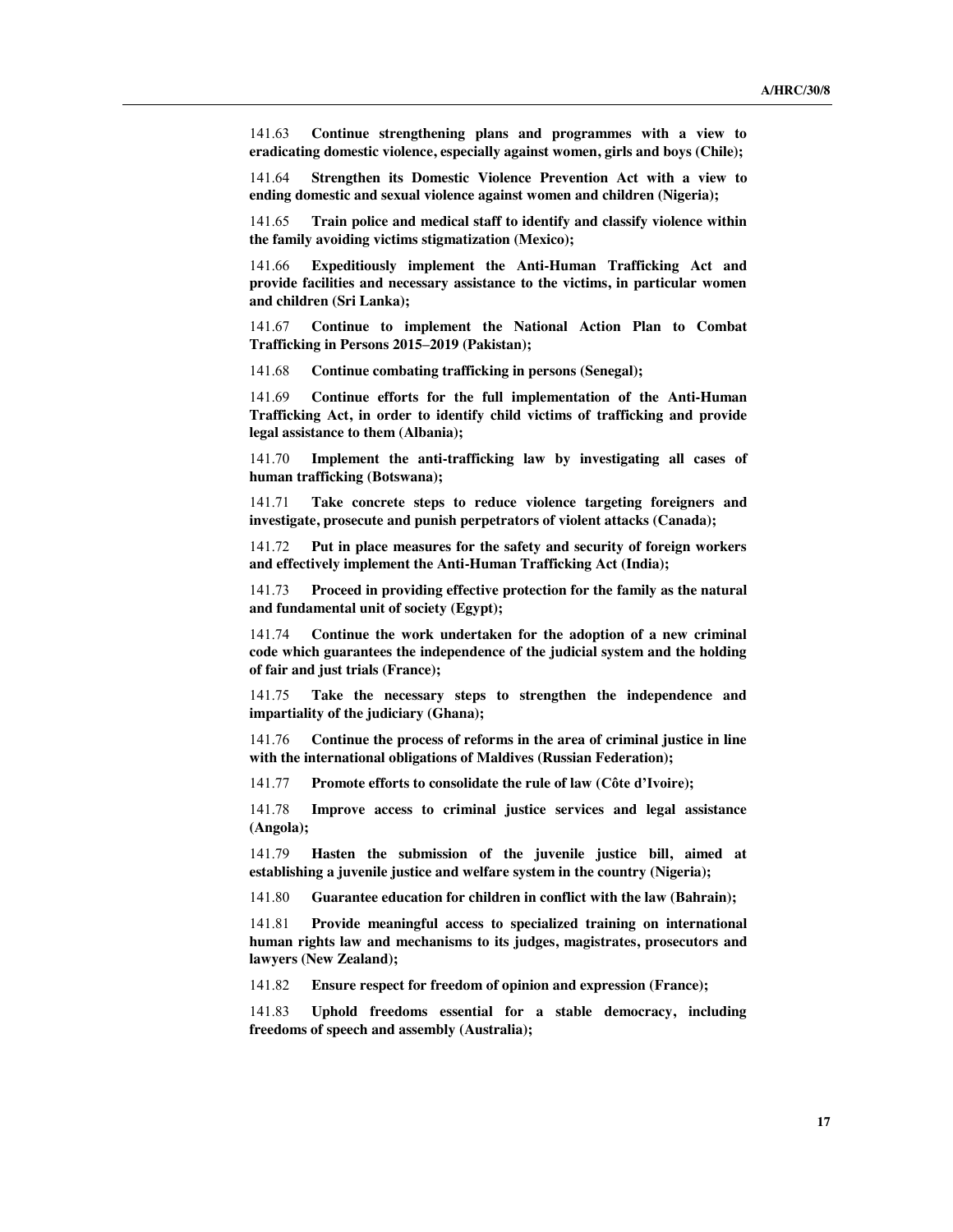141.84 **Take concrete measures to guarantee freedom of expression and the media and to address limitations in the existing law governing the operation of civil society organizations (Netherlands);**

141.85 **Increase measures to promote and protect freedom of expression in the country (Spain);**

141.86 **Create an environment of freedom of the media and encourage media outlets to project positive images of women and of the equal status and responsibilities of women and men in the private and public spheres (Slovenia);**<sup>2</sup>

141.87 **Strengthen efforts to protect freedom of expression, including the safety of journalists (Greece);**

141.88 **Guarantee freedom of expression in all its forms and ensure investigations into attacks against journalists and the media and bring those responsible to justice (Switzerland);**

141.89 **Develop and implement specific laws, policies and mechanisms that recognize and protect the work of civil society, human rights defenders and journalists (Norway);**

141.90 **Ensure a safe environment for civil society participation, particularly the protection of persons contributing to the work of the Human Rights Council (Paraguay);**

141.91 **Redouble its efforts in combating stereotypes on the role of women through facilitating the participation of women in political and public affairs and sensitizing its population on women's rights (Malaysia);**

141.92 **Intensify its efforts to facilitate the participation of women in political and public affairs and fight stereotypes in relation to the role of women, particularly by raising the awareness of the population about the necessity of ensuring that women enjoy their rights (Argentina);**

141.93 **Continue to promote women and make sure they are effectively present at the level of decision-making (Senegal);**

141.94 **Increase women's participation in decision-making positions (Rwanda);**

141.95 **Continue strengthening its efforts to facilitate the participation of women in political and public affairs (Bangladesh);**

141.96 **Redouble its efforts to facilitate the participation of women in political and public affairs and combat stereotypes on the role of women (Republic of Korea);**

141.97 **Enhance the role of youth and empower them in nation-building (Sudan);**

141.98 **Continue to realize the right to work for its citizens, including through providing opportunities for vocational training and technical education for young people (Egypt);**

<sup>&</sup>lt;sup>2</sup> The recommendation as read out during the interactive dialogue: "We also reiterate our previous recommendations No. 56 and 103."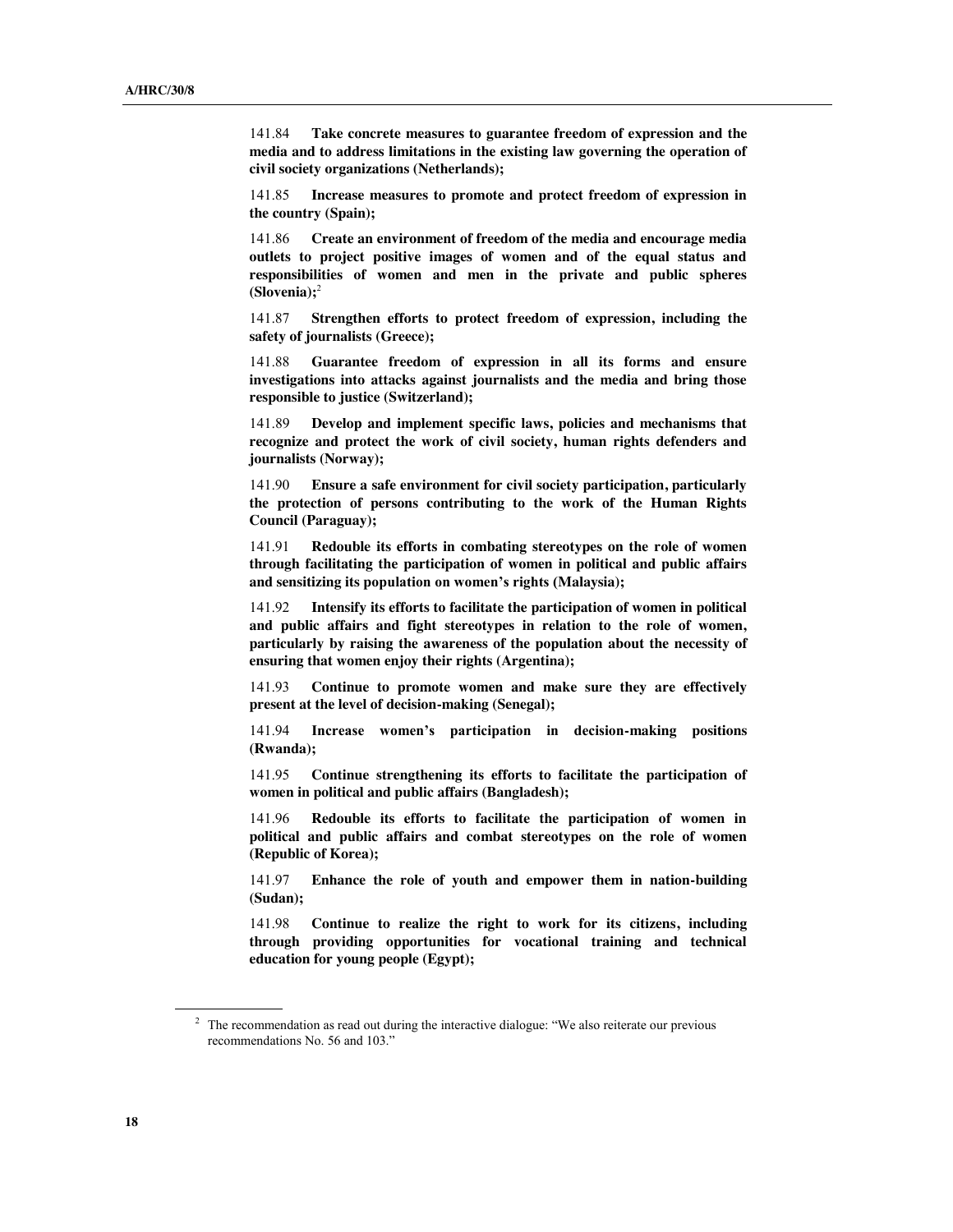141.99 **Try to minimize the negative consequences of drug-related crimes on human rights (China);**

141.100 **Continue the practice of implementing programmes aimed at further improving the welfare of the population (Turkmenistan);**

141.101 **Continue strengthening its social policies with a view to increasing the quality of life of its people, in particular of the most needy sectors (Bolivarian Republic of Venezuela);**

141.102 **Enhance efforts in the provision of adequate housing for its people (Brunei Darussalam);**

141.103 **Continue with its plans to provide health care, especially for the elimination of polio, and reduce the death rate (Saudi Arabia);**

141.104 **Strengthen the existing health-care system to enhance access to health services by all with special emphasis on preventing life-threatening illnesses and incidents (Sri Lanka);**

141.105 **Take further measures to protect human health in the context of ensuring effective ways of sustainable development (Turkmenistan);**

141.106 **Follow up so as to complete its Health Master Plan 2012–2016 (Equatorial Guinea);**

141.107 **Strengthen the comprehensive health-care system to elevate the level of health services (Kuwait);**

141.108 **Continue to implement effective policies to ensure full access to health services for its people (Singapore);**

141.109 **Enact the education bill as soon as possible (Seychelles);**

141.110 **Enact the education bill, further enhance and develop the education system and intensify efforts to improve access to education for students from low-income families (State of Palestine);**

141.111 **Continue its efforts to provide free education for all (Saudi Arabia);**

141.112 **Take additional steps to improve the quality of local education, including through improving teachers' performance and providing additional support for academically challenged students (Thailand);**

141.113 **Continue its efforts to raise the quality of education for all in order to protect the promotion of human rights (Yemen);**

141.114 **Continue to improve the education system in the country in cooperation and partnership with relevant international organizations (United Arab Emirates);**

141.115 **Take further steps to progressively improve the quality of education (Kazakhstan);**

141.116 **Strengthen the Government's efforts to improve the quality of education (Kuwait);**

141.117 **Enhance measures to address stereotyping against and lack of employment opportunities for persons with disabilities (Malaysia);**

141.118 **Mainstream disabilities rights into government policies and action plans (State of Palestine);**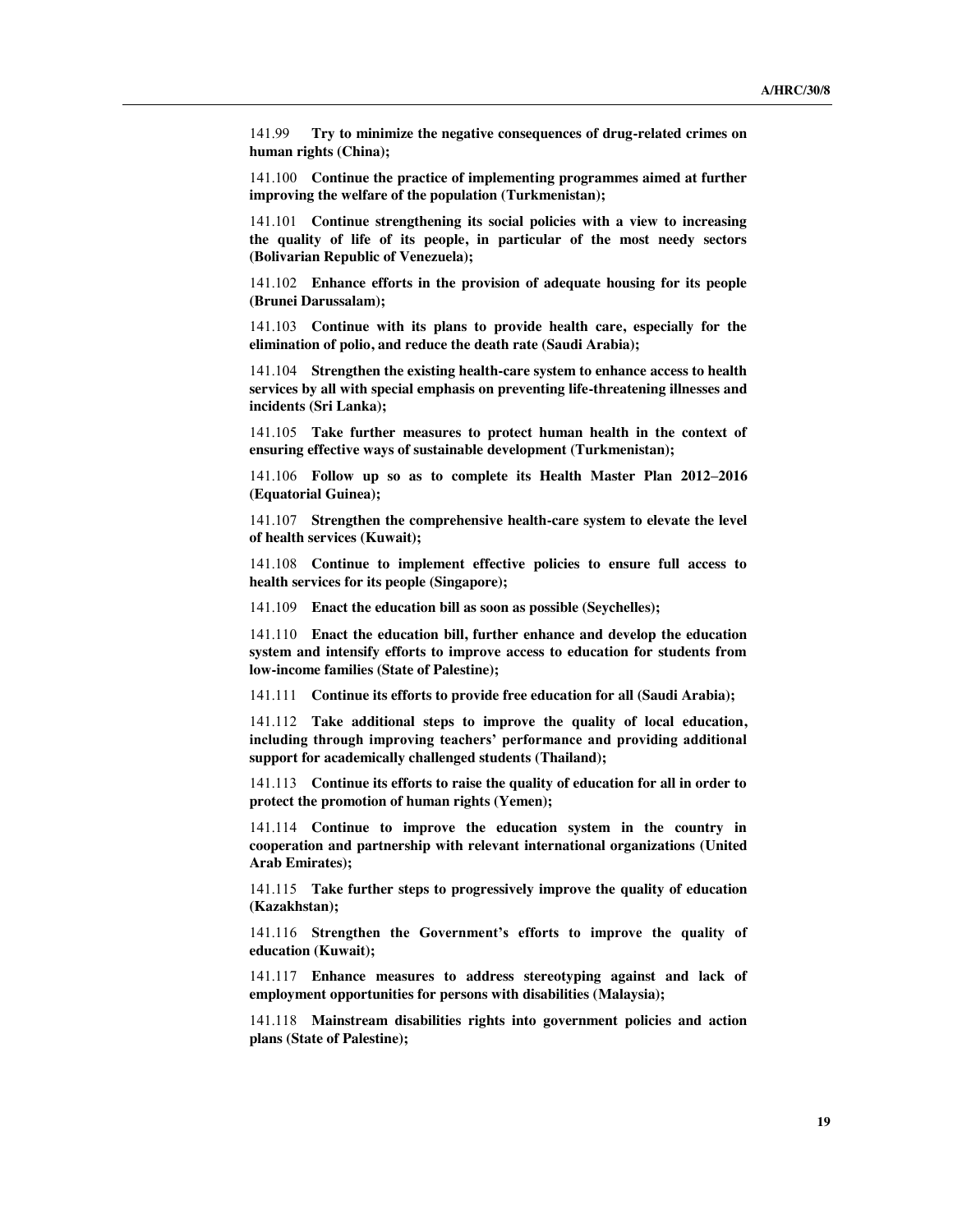141.119 **Guarantee access for persons with disabilities to education, health care and employment on an equal footing and without discrimination (Bahrain);**

141.120 **Continue advancing the rights of persons with disabilities by increasing its financial assistance and developing regulation on minimum standards for the enjoyment of their human rights (Cuba);**

141.121 **Improve access to education for persons with disabilities (Jordan);**

141.122 **Identify the challenges in implementing its national migration management policy (Sri Lanka);** 

141.123 **Prevent discrimination or trafficking of migrant workers, establish warning mechanism and complaints mechanisms in case of violations and carry out awareness campaigns on their rights (Mexico);**

141.124 **Take further measures for ensuring proper protection of rights of migrants, including migrant workers (Ukraine);**

141.125 **Take all necessary steps in the areas of legislation and political measures to protect migrant workers from abusers, traffickers and unscrupulous employers and to guarantee the non-discrimination of noncitizens with regard to conditions and requirements to access the labour market (Honduras);**

141.126 **Update and enact the pending disaster management bill with a view to realizing these basic rights to clean and safe drinking water and the right to a clean environment (Fiji);**

141.127 **Strengthen and implement comprehensive climate change adaptation measures (Sierra Leone);**

141.128 **Take further steps to protect and promote economic, social and cultural rights, in the context of climate change (Viet Nam);**

141.129 **Actively address the negative impact of climate change on human rights (China);**

141.130 **Strengthen efforts to ensure the security and safety of family and the protection of family from experiencing negative consequences (Bangladesh);**

141.131 **Adopt additional measures to completely implement the Domestic Violence Prevention Act, with reference to the expired 12-month term following its adoption in 2012 (Germany).**

142. **Maldives considers that recommendation 141.22 above is already implemented.** 

143. **The following recommendations will be examined by Maldives, which will provide responses in due time, but no later than at the thirtieth session of the Human Rights Council, to be held from 14 September to 2 October 2015:**

143.1 **Finalize the commitment to accede to the International Convention on the Protection of the Rights of All Migrant Workers and Members of Their Families (Democratic Republic of the Congo);**

143.2 **Consider ratifying those international human rights instruments to which it is not yet a party, among them the International Convention on the Protection of the Rights of All Migrant Workers and Members of Their Families (Nicaragua);**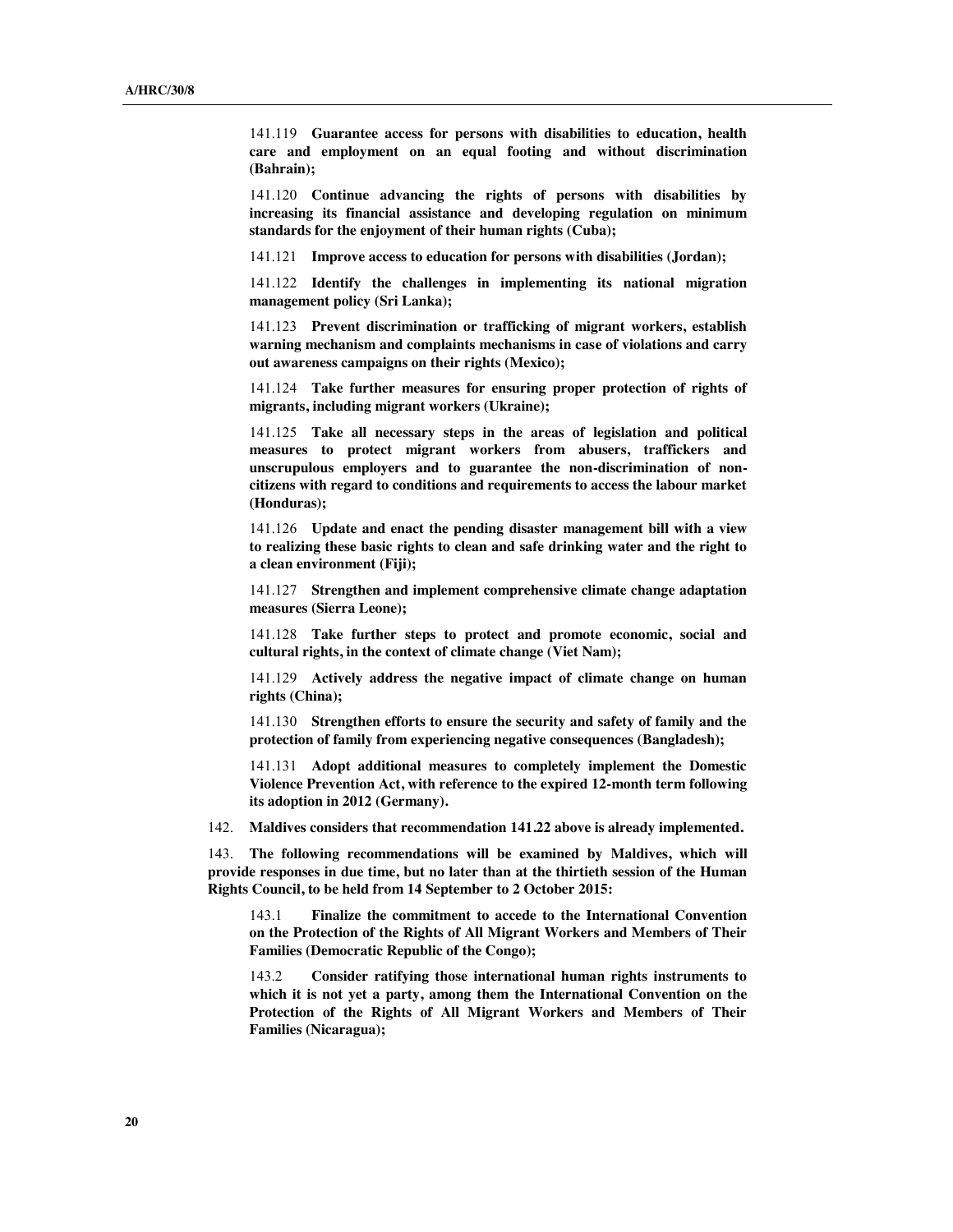143.3 **Consider the possibility of ratifying the International Convention on the Protection of the Rights of All Migrant Workers and Members of Their Families (Egypt);**

143.4 **Consider ratifying the International Convention on the Protection of the Rights of All Migrant Workers and Members of Their Families (Ecuador);**

143.5 **Consider ratifying the International Convention on the Protection of the Rights of All Migrant Workers and Members of Their Families (Rwanda);**

143.6 **Consider acceding to the International Convention on the Protection of the Rights of All Migrant Workers and Members of Their Families (Indonesia);**

143.7 **Sign and ratify the International Convention on the Protection of the Rights of All Migrant Workers and Members of Their Families (Uruguay);**

143.8 **Ratify the International Convention on the Protection of the Rights of All Migrant Workers and Members of Their Families (Senegal);**

143.9 **Ratify the International Convention on the Protection of the Rights of All Migrant Workers and Members of Their Families (Honduras);**

143.10 **Accede to the International Convention for the Protection of All Persons from Enforced Disappearance (Uruguay);**

143.11 **Accede to the International Convention for the Protection of All Persons from Enforced Disappearance (Madagascar);**

143.12 **Ratify the Optional Protocol to the International Covenant on Economic, Social and Cultural Rights (Spain);**

143.13 **Ratify the Optional Protocol to the Convention on the Rights of the Child on a communications procedure (Algeria);**

143.14 **Ratify the Kampala amendments to the Rome Statute, if possible with a view to contributing to the activation of the jurisdiction of the International Criminal Court over the crime of aggression at the beginning of 2017 (Liechtenstein);**

143.15 **Consider ratifying the ILO Domestic Workers Convention, 2011 (No. 189) (Philippines);**

143.16 **Ratify the 1951 Convention relating to the Status of Refugees and its 1967 Protocol, as previously recommended (Germany);**

143.17 **Ratify the 1951 Convention relating to the Status of Refugees and its 1967 Protocol, the 1954 Convention relating to the Status of Stateless Persons and the 1961 Convention on the Reduction of Statelessness (Portugal);**

143.18 **Ratify the Convention against Discrimination in Education (Algeria);**

143.19 **Promptly accede to the Trafficking in Persons Protocol to the United Nations Convention against Transnational Organized Crime (New Zealand);**

143.20 **Ratify the International Convention for the Protection of All Persons from Enforced Disappearance and take the necessary measures to give full effect to the provisions of the International Covenant on Civil and Political Rights in the domestic legal order (Tunisia);**

143.21 **Consider ratification of or accession to the International Convention on the Protection of the Rights of All Migrant Workers and Members of Their**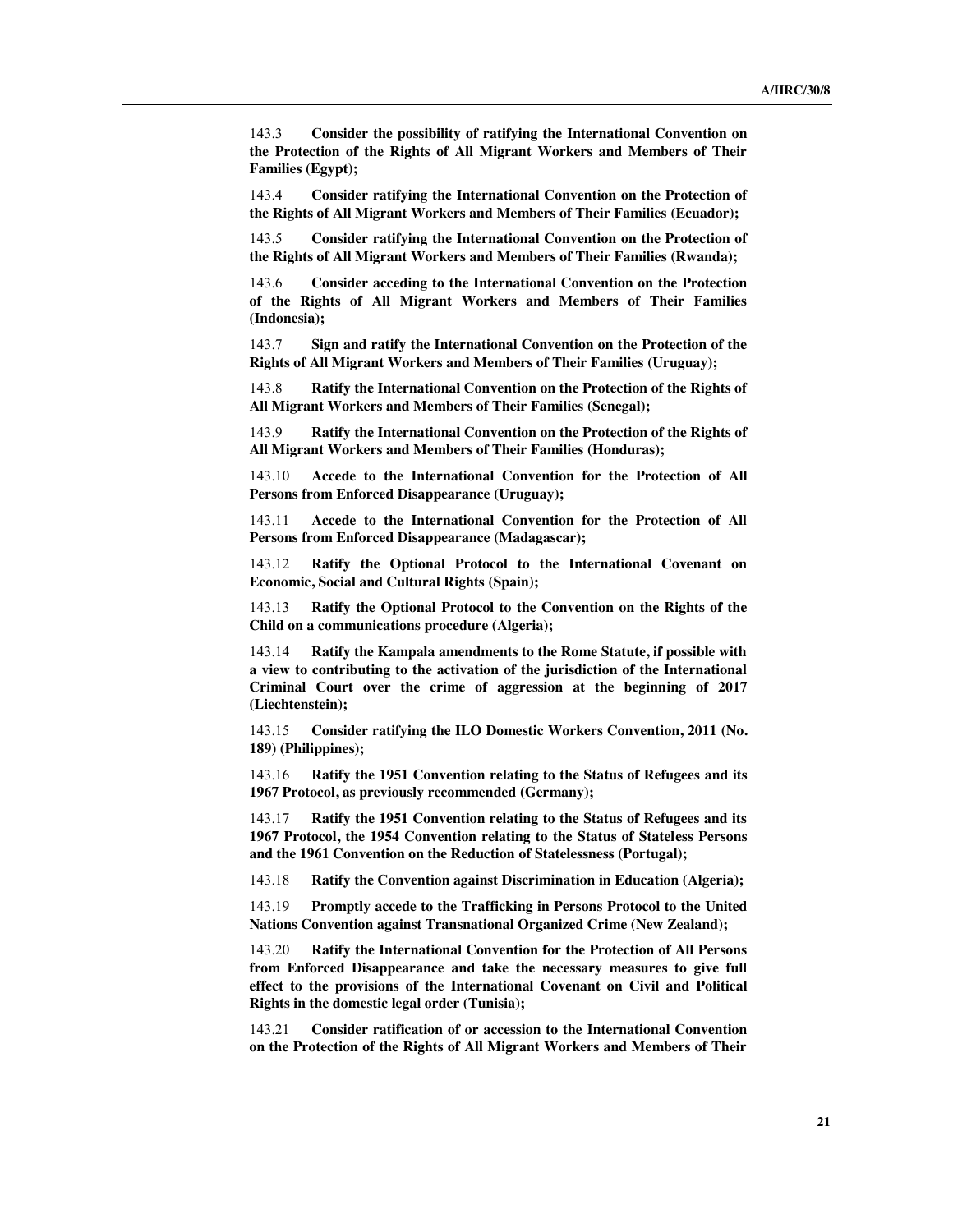**Families and the International Convention for the Protection of All Persons from Enforced Disappearance (Peru);**

143.22 **Step up its efforts to ratify the International Convention on the Protection of the Rights of All Migrant Workers and Members of Their Families and the Trafficking in Persons Protocol (Philippines);**

143.23 **Finalize the process for the ratification of the International Convention on the Protection of the Rights of All Migrant Workers and Members of Their Families, as it committed to do, and create the necessary conditions to ensure the correct functioning and independence of the national Human Rights Commission (Niger);**

143.24 **Consider withdrawing the reservation made on article 16 to the Convention on the Elimination of All Forms of Discrimination against Women (Timor-Leste);**

143.25 **Withdraw reservations to the Convention on the Elimination of All Forms of Discrimination against Women, the International Covenant on Civil and Political Rights and the Convention on the Rights of the Child (Slovenia);**

143.26 **Bring domestic legislation into conformity with its international obligations in the human rights sphere (Madagascar);**

143.27 **Undertake necessary measures to strengthen the independence of the Human Rights Commission, including by amending the 2005 Human Rights Commission Act with a view to aligning it with the Paris Principles (Mauritius);**

143.28 **Guarantee the conformity of the national Human Rights Commission with the Paris Principles, strengthen its independence and protect its members against reprisals and intimidation (Tunisia);**

143.29 **Fulfil its first cycle commitment to strengthen the independence and impartiality of its national Human Rights Commission (Canada);**

143.30 **Present its initial report, which is overdue since 2005, to the Committee against Torture (Denmark);**

143.31 **Accept a follow-up visit by the Special Rapporteur on the independence of judges and lawyers and accept the outstanding request of a visit by the Special Rapporteur on the situation of human rights defenders (New Zealand);**

143.32 **Fully implement the recommendations of the Special Rapporteur on the independence of judges and lawyers and ensure that the concept of separation of powers is fully respected (Netherlands);**

143.33 **Take all necessary measures to eliminate all forms of discrimination against children born outside of wedlock with regards to entitlement to maintenance and inheritance (Namibia);**

143.34 **Ensure equality of the rights of children born out of wedlock in unions which have not been sanctioned by courts (Paraguay);**

143.35 **Include specific provisions for the protection of girls in the draft law on the protection of children with a view to preventing child, early and forced marriages and criminalize attempts to marry persons below the age of 18 years, as well as sexual offences against children (Belgium);**

143.36 **Repeal all legal provisions that discriminate against women (Slovenia);**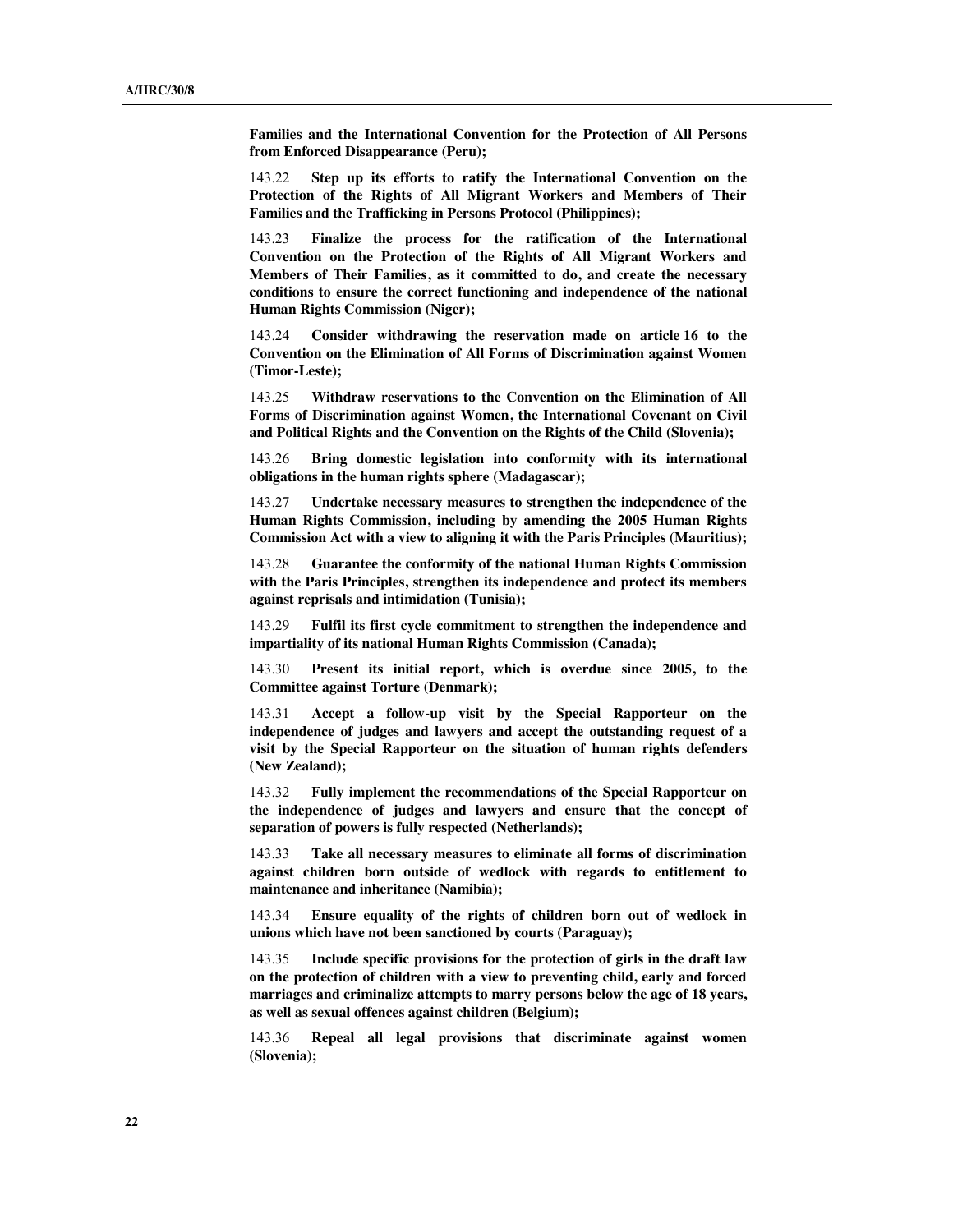143.37 **Take all necessary measures to ensure the elimination of violence and discrimination against women and take steps to ensure the full incorporation of the Convention on the Elimination of All Forms of Discrimination against Women into its legal system (Sweden);**

143.38 **Make additional efforts to ensure that domestic law is in compliance with the provisions of the Convention on the Elimination of All Forms of Discrimination against Women, particularly with regard to equality in marriage and divorce (Spain);**

143.39 **Strengthen efforts in implementing the rights and obligations towards the empowerment of women found in the Convention on the Elimination of All Forms of Discrimination against Women (Greece);**

143.40 **Accelerate the process to adopt a law on gender equality and carry out awareness-raising activities on the issues of gender and domestic violence in the judicial sector, in the security forces as well as in schools (Belgium);**

143.41 **Take steps to promote religious dialogue on issues that affect women's human rights and the implementation of laws tackling violence against women (Ghana);**

143.42 **Increase resource allocations to government agencies mandated to implement laws tackling violence against women (Malaysia);**

143.43 **Bring an end to arbitrary detentions, particularly on the grounds of political opinion; investigate allegations of torture and ill-treatment in prisons and bring those responsible to justice (France);**

143.44 **Review the treatment of all detainees ensuring that the human rights, safety and security of individuals in government custody are fully respected (Canada);**

143.45 **Ensure the administration of justice is fully consistent with international human rights standards and seek international technical assistance (United Kingdom of Great Britain and Northern Ireland);**

143.46 **Take measures to ensure the independence and impartiality of the role of the judiciary (Trinidad and Tobago);**

143.47 **Take further steps to ensure the impartiality and independence of the judiciary in accordance with international standards (Italy);**

143.48 **Take measures to reform the Judicial Service Commission, so as to ensure an independent and impartial judiciary which respects fundamental rights (Switzerland);**

143.49 **Strengthen the impartiality of the Judicial Service Commission and ensure the independence of the judiciary (Botswana);**

143.50 **Strengthen the independence of the judiciary by reforming the Judicial Services Commission's process for selecting and appointing judges (United States of America);**

143.51 **Restore confidence in its legal system by ensuring the clear and unambiguous division of powers, including the indisputable independence of its judicial processes and judges (Denmark);**

143.52 **Meet relevant obligations under the International Covenant on Civil and Political Rights, and fulfil its universal periodic review first cycle**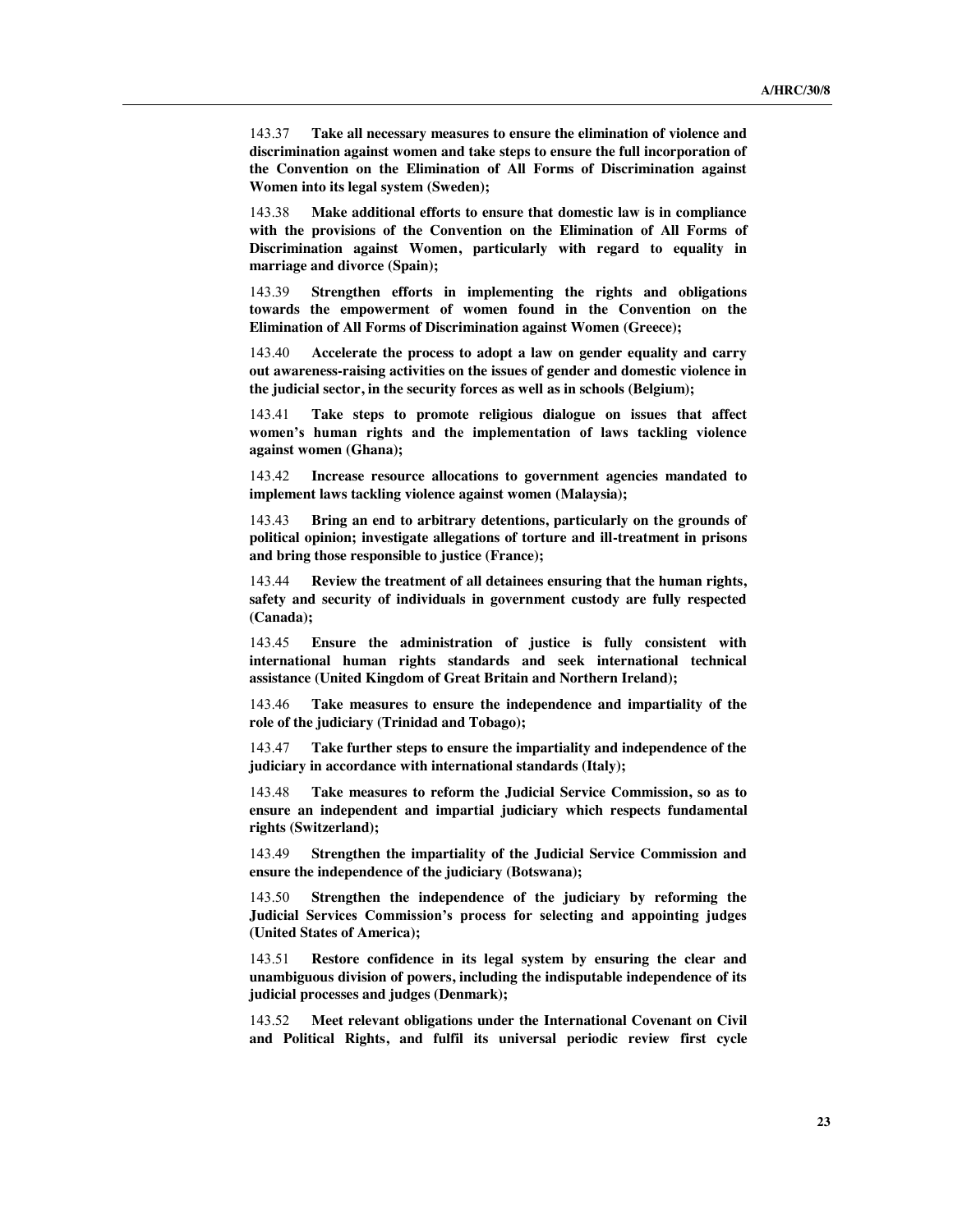**commitments to ensure the legitimacy and independence of the judiciary and establish an independent bar association (Canada);**

143.53 **Adopt the necessary measures to guarantee the independence and impartiality of the judiciary, ensuring to all persons the respect of due process guarantees, in accordance with article 14 of International Covenant on Civil and Political Rights (Argentina);**

143.54 **Provide adequate training for judges, including human rights training, to ensure all judicial proceedings conform to international fair trial standards, and take concrete measures to strengthen the impartiality and independence of the Judicial Services Commission, including through ensuring that the composition and functioning of the Commission is in line with international principles of independence and accountability of the judiciary (Ireland);**

143.55 **Favourably consider embarking on fundamental reforms to the judiciary to ensure its independence, impartiality and transparency with a view to strengthening democracy and the rule of law in the country (Republic of Korea);**

143.56 **Improve the system of the separation of constitutional powers and make sure that each power respects the mandate of the others (Cabo Verde);**

143.57 **Take concrete measures to reinforce domestic democratic institutions through the strengthening of judicial independence and of the freedom of opinion and expression, the investigation of recent detentions with alleged political motivation, as well as through the guarantee to opposition parties of the right to peaceful protest (Brazil);**

143.58 **Reaffirm its commitment to democracy, human rights and the rule of law immediately and ensure that security forces exercise restraint in the face of peaceful and democratic protests and cease intimidation of the media (Canada);**

143.59 **Develop necessary institutional infrastructure to promote mutual understanding, tolerance and interreligious dialogue in Maldivian society to contribute to addressing religious extremism and strengthening cultural diversity (Honduras);**

143.60 **Develop and implement laws, policies and mechanisms that ensure full protection of all journalists and human rights defenders against attacks and reprisals (Latvia);**

143.61 **Take appropriate measures to fully guarantee the safety of journalists and human rights defenders so that they can carry out their activities without fear of persecution or restriction (Republic of Korea);**

143.62 **Ensure an enabling environment for the activities of journalists, human rights defenders and the other civil society actors (Tunisia);**

143.63 **Create and maintain, in law and in practice, a safe and enabling environment, in which human rights defenders and civil society can operate free from hindrance and insecurity, in accordance with Human Rights Council resolutions 22/6 and 27/31 (Ireland);**

143.64 **Protect human rights defenders and ensure their right to exercise their work without restrictions (Timor-Leste);**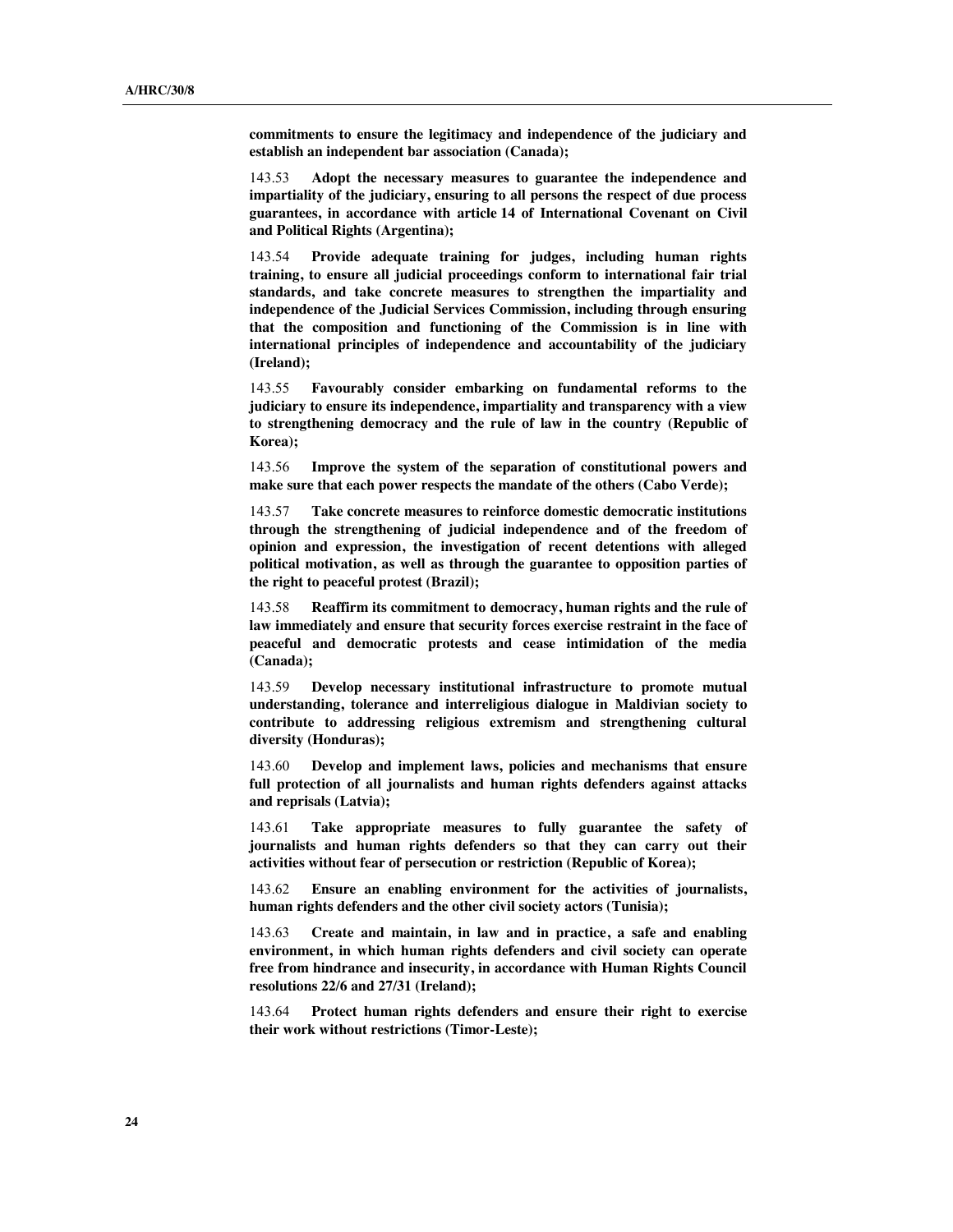143.65 **Take measures aimed at diminishing threats and intimidation against journalists and civil society, as well as opponents against the Government (Trinidad and Tobago);**

143.66 **Take urgent action to protect human rights defenders, nongovernmental organizations and journalists, and to investigate and prosecute all who threaten them (United Kingdom of Great Britain and Northern Ireland);**

143.67 **Improve resource allocations for the implementation of laws tackling participation of women in public office (Montenegro);**

143.68 **Strengthen health-care facilities and enhance access to reproductive health services, especially for adolescents and youth, unmarried women and marginalized and excluded populations such as persons with disabilities (Thailand);**

143.69 **Develop legislation guaranteeing workers' rights, including for migrant workers, and enhance efforts to combat fraudulent recruitment (United States of America);**

143.70 **Improve rights and conditions of migrant workers and consider signing the International Convention on the Protection of the Rights of All Migrant Workers and Members of Their Families (Turkey);**

143.71 **Adopt legislation for the protection of the environment and establish a joint private-public partnership to reduce the environmental impact of tourism on livelihoods and the rights to housing, safe drinking water, health and an adequate standard of life for its inhabitants (Mexico);**

143.72 **Promote the empowerment of women and girls and prevent the promotion of discrimination against women including through speech and sermons (Croatia);**

143.73 **Take effective steps to fully strengthen the rule of law; effectively ensure the impartiality and independence of the judiciary (Kenya);** 

143.74 **Strengthen the independence of its judiciary (Liechtenstein);**

143.75 **Establish legal remedies that are accessible to women and ensure that women who report violations are treated in a gender-sensitive manner at all stages of judicial proceedings (Liechtenstein);**

143.76 **Continue its efforts to combat discrimination in all its forms (Libya);**

143.77 **Ensure the right of anyone convicted of a crime to have his or her conviction and sentence reviewed by a higher tribunal, as prescribed by article 14 of the International Covenant on Civil and Political Rights (Denmark);**

143.78 **Take all necessary measures to ensure the rule of law and the right to due process as enshrined in article 14 of the International Covenant on Civil and Political Rights (Sweden).**

144. **Maldives considers that the recommendations below cannot be accepted and would thus be noted:**

144.1 **Consider withdrawing reservations to article 18 of the International Covenant on Civil and Political Rights (Kenya);**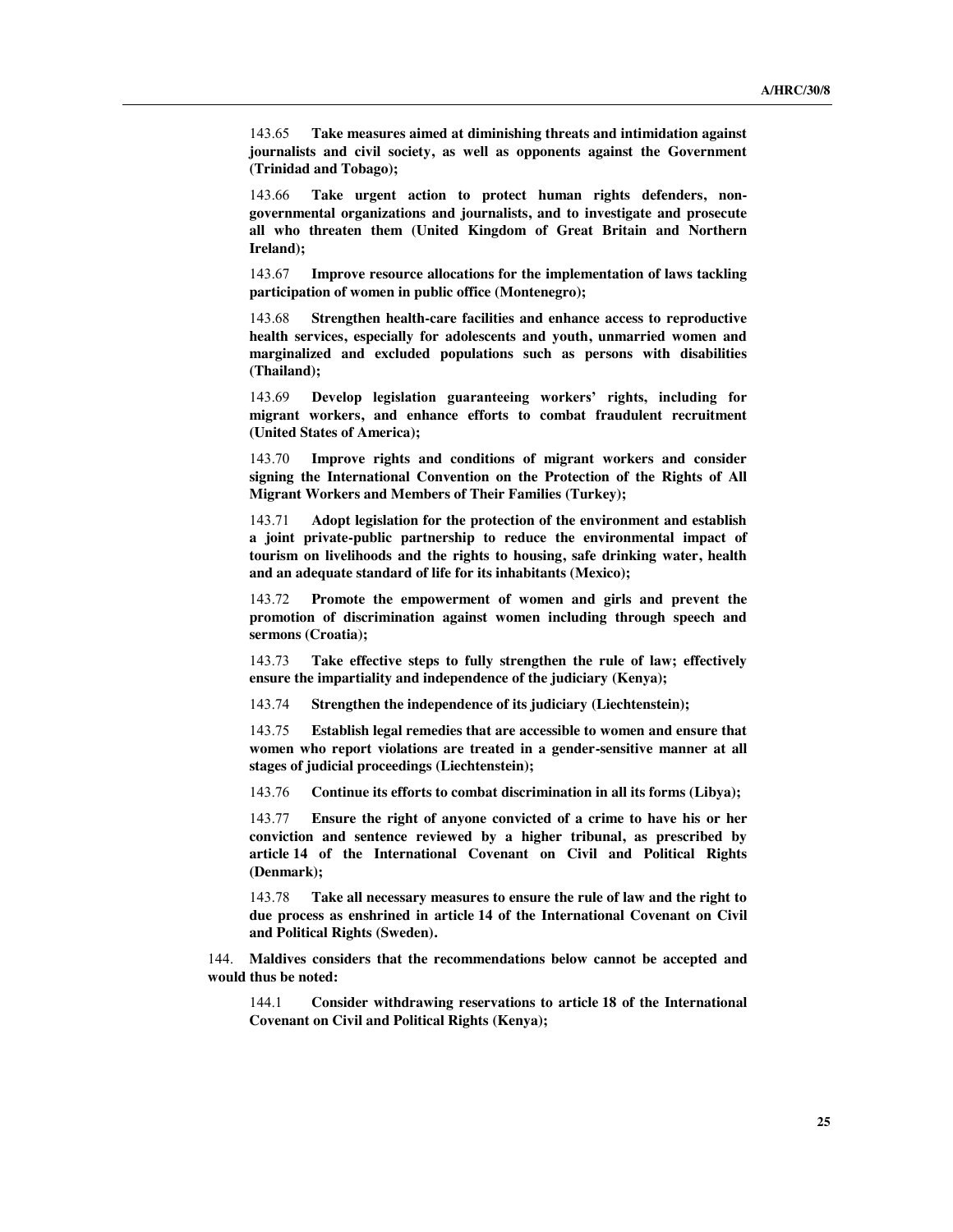144.2 **Take measures to withdraw the reservation to article 18 of the International Covenant on Civil and Political Rights (Costa Rica);**

144.3 **Withdraw the reservation to article 18 of the International Covenant on Civil and Political Rights (Greece);**

144.4 **Remove the legal requirement which prevents non-Muslims from being appointed as members of the Human Rights Commission (Ghana);**

144.5 **Continue efforts to amend the Human Rights Commission Act to be fully in line with the Paris Principles (Indonesia);**

144.6 **Speed up the adoption of the law against discrimination ensuring the incorporation of a prohibition of discrimination on the basis of sexual orientation and gender identity (Chile);**

144.7 **Guarantee that lesbian, gay, bisexual, transgender and intersex persons have full and equal enjoyment of their human rights by repealing the norms that criminalize and stigmatize them (Argentina);**

144.8 **Decriminalize consensual extramarital sexual relations (Slovenia);**

144.9 **Banish from its Penal Code the provisions related to corporal punishment, including flogging for sexual intercourse outside of marriage, and death penalty (Albania);**

144.10 **Place an absolute ban on death sentences against persons below the age of 18 at the time when the offence was committed (New Zealand);**

144.11 **Do not sentence minors to capital punishment (Spain);**

144.12 **Extend the moratorium on the death penalty with a view to its abolition and take immediate measures to prohibit absolutely the application of the death penalty to persons under the age of 18 years at the time of the offence, in compliance with the international legal obligations of Maldives, in conformity with the commitments made during the first universal periodic review (Belgium);**

144.13 **Review and reform its legislation in order to abolish the death penalty and, in the meantime, maintain the de facto moratorium, with a view to abolishing the practice in the future, avoiding, in particular, the possibility of children being sentenced to death (Brazil);**

144.14 **Ensure that the death penalty is not applied to persons below the age of 18 years, in conformity with the Convention on the Rights of the Child, ratified by Maldives (France);**

144.15 **Retain the moratorium on the death penalty in all circumstances, in particular for juvenile offenders, and work towards the de jure abolition of capital punishment (Latvia);**

144.16 **Study the possibility of ratifying the Second Optional Protocol to the International Covenant on Civil and Political Rights (Ecuador);**

144.17 **Consider ratifying the Second Optional Protocol to the International Covenant on Civil and Political Rights, aiming at the abolition of the death penalty (Rwanda);**

144.18 **Consider ratifying the Second Optional Protocol to the International Covenant on Civil and Political Rights with a view to total abolishment of the death penalty (Namibia);**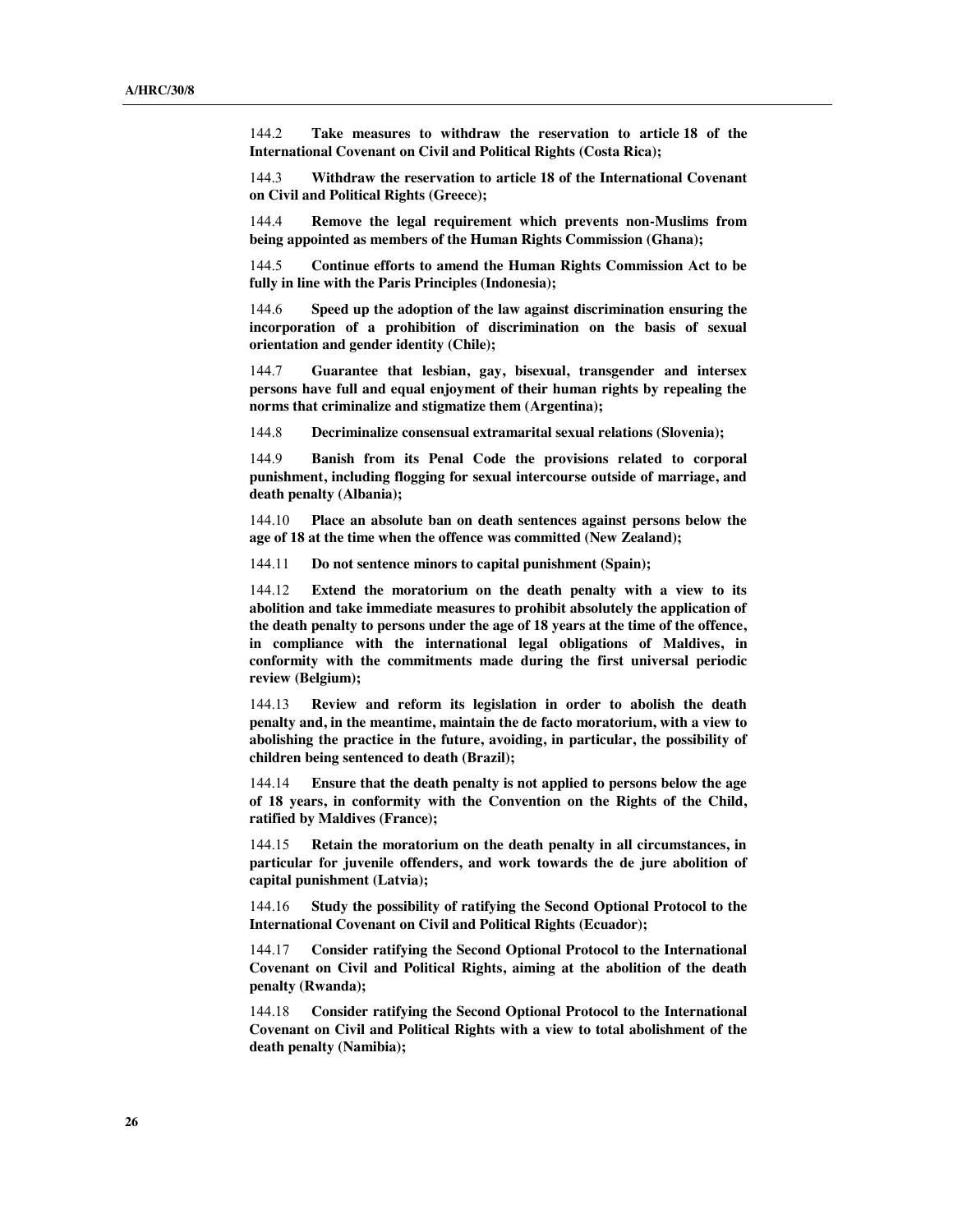144.19 **Ratify the Second Optional Protocol to the International Covenant on Civil and Political Rights, aiming at the abolition of the death penalty (Norway);**

144.20 **Ratify the Second Optional Protocol to the International Covenant on Civil and Political Rights, relating to the abolition of death penalty (Paraguay);**

144.21 **Ratify the Second Optional Protocol to the International Covenant on Civil and Political Rights with a view to the abolition of death penalty (Madagascar);**

144.22 **Take all necessary steps to introduce a de jure moratorium on capital executions with a view to fully abolish the death penalty, and ratify the Second Optional Protocol to the International Covenant on Civil and Political Rights (Italy);**

144.23 **Revive the former six decade-old moratorium on the death penalty with the clear objective of complete abolition (Germany);**

144.24 **Maintain the moratorium in the application of the death penalty (Spain);**

144.25 **Maintain the moratorium aiming at the abolition of the death penalty (Argentina);**

144.26 **Maintain a long-standing de facto moratorium on the death penalty, with a view to its abolition (Montenegro);**

144.27 **Maintain the moratorium on the application of the death penalty with a view to its definitive abolition (France);**

144.28 **Continue the longstanding de facto moratorium on death penalty and further consider its legal abolition (Nepal);**

144.29 **Continue retaining the moratorium on the use of the death penalty (Ukraine);**

144.30 **Establish a moratorium on executions with a view to abolishing the death penalty (Slovenia);**<sup>3</sup>

144.31 **Establish a moratorium on the application of the death penalty with a view to its definitive and permanent abolition and commute existing sentences (Uruguay);**

144.32 **Consider abolishing the death penalty and eliminate mandatory death penalty sentences (Sierra Leone);**

144.33 **Remove the regulations which enable the implementation of the death penalty for intentional murder and remove the power of the President to commute death sentences, and renew its commitment to a moratorium on the death penalty (Australia);**

144.34 **Amend the Penal Code to prohibit corporal punishment (Chile);**

144.35 **Abolish flogging and other forms of corporal punishment, and ensure that survivors of sexual violence are not prosecuted for fornication (Slovenia);**

<sup>&</sup>lt;sup>3</sup> The recommendation as read out during the interactive dialogue: "We also reiterate our previous recommendations No. 56 and 103."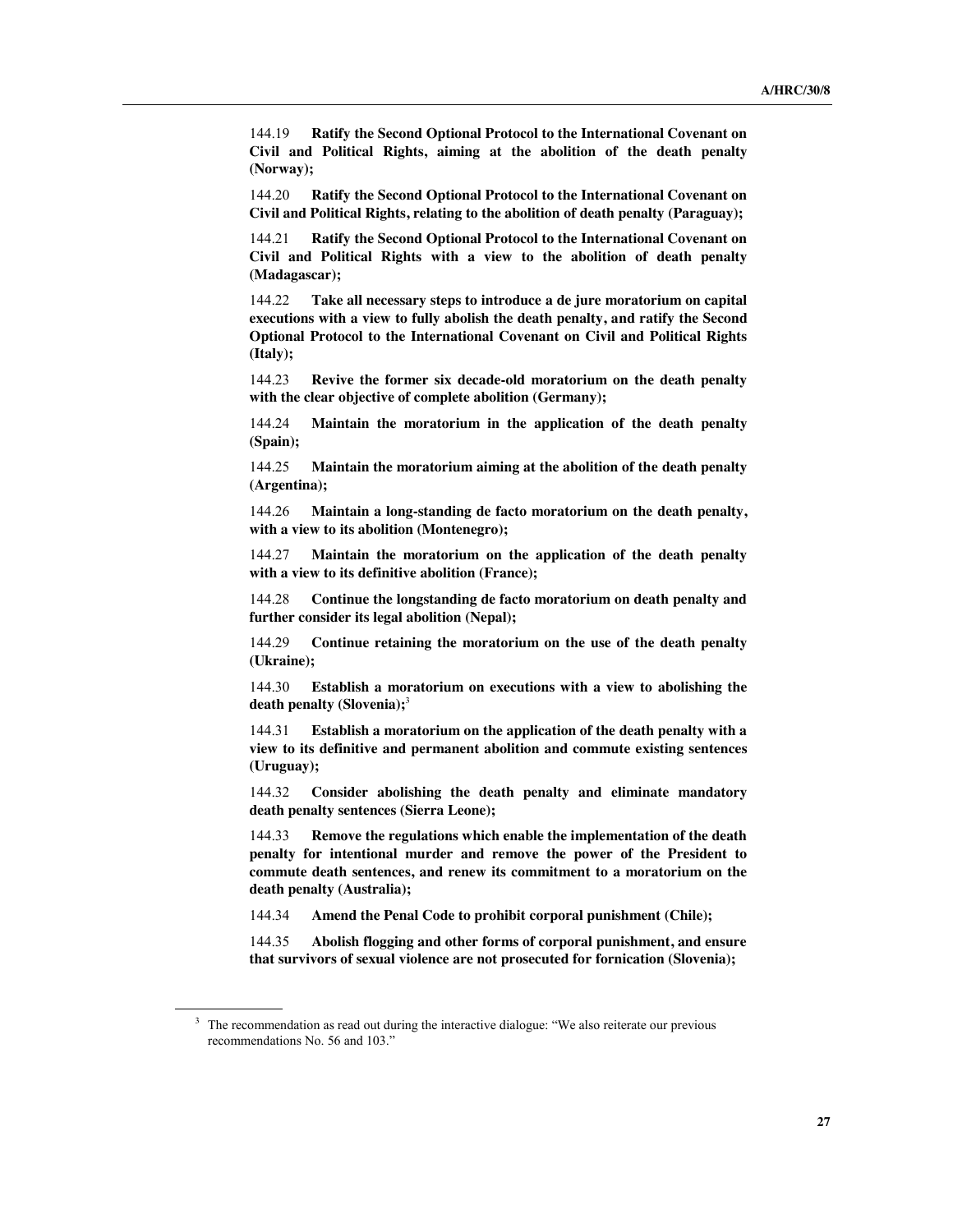144.36 **Institute an immediate moratorium on the punishment by flogging, with a view to abolishing this practice at the legislative level (Uruguay);**

144.37 **Impose an immediate moratorium on flogging, with a view of abolishing it in law, and prohibit all forms of corporal punishment in all settings (Latvia);**

144.38 **Bring an end to the application of cruel, inhuman or degrading punishments, in particular corporal punishment (France);**

144.39 **Introduce the necessary legal and policy measures to abolish all forms of corporal punishment (Italy);**

144.40 **End politically motivated prosecutions and court proceedings, including those against members of the Human Rights Commission, and address the cases of individuals who have been convicted and imprisoned without minimum fair trial guarantees, such as former President Nasheed (United States of America);**

144.41 **Release immediately former President Nasheed, in light of the lack of a fair trial (Norway);**

144.42 **Immediately release political prisoners, including former President Nasheed, and conduct an effective and thorough review of the investigation and legal proceedings to ensure that international obligations related to fair trials and the rule of law have been fully respected (Canada);**

144.43 **Consider eliminating from the national legislation all provisions restricting freedom of thought, conscience and religion (Peru);**

144.44 **Ensure religious freedom, freedom of worship and nondiscrimination against persons of different religions (Cabo Verde);**

144.45 **Further facilitate favourable grounds for minority religious groups to choose, change and follow their own religion or belief without any form of restriction (Ethiopia);**

144.46 **Remove legal provisions that restrict the right to freedom of religion or belief, including article 9 (d) of the Constitution, which bars non-Muslims from being Maldivian citizens (Italy);**

144.47 **Guarantee the right to manifest one's religion or belief (Italy);**

144.48 **Develop laws that protect freedom of religion or belief and freedom of expression (Lebanon);**

144.49 **Fully align the institutional and operational framework of the national Human Rights Commission to be in line with the Paris Principles (Kenya).**

145. **All conclusions and recommendations contained in the present report reflect the position of the submitting States and the State under review. They should not be construed as endorsed by the Working Group as a whole.**